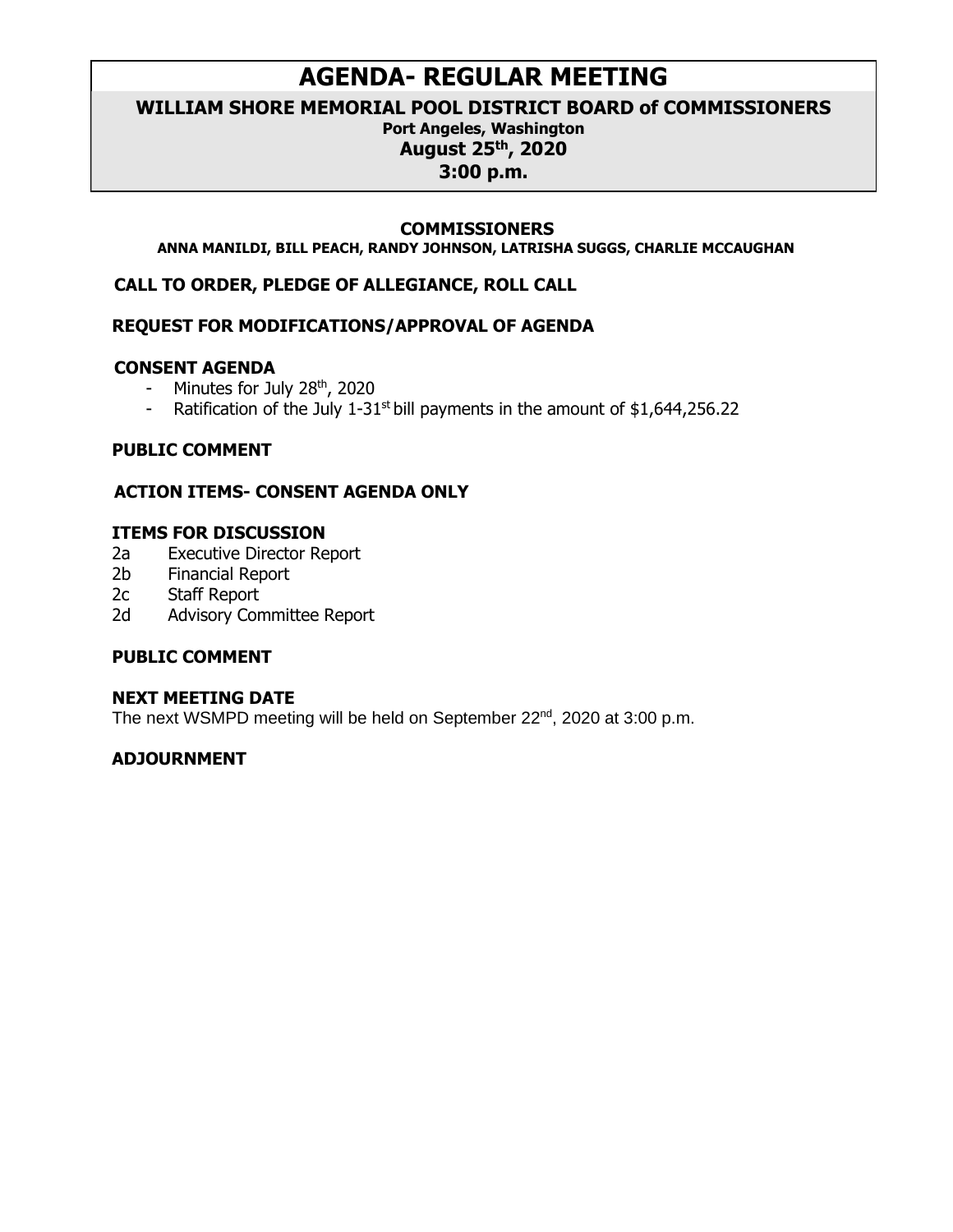# **MINUTES- SPECIAL MEETING VIDEO CONFERENCE CALL**

#### **WILLIAM SHORE MEMORIAL POOL DISTRICT BOARD of COMMISSIONERS**

**Port Angeles, Washington July 28 th, 2020**

**3:00 p.m.**

#### **COMMISSIONERS**

**ANNA MANILDI, BILL PEACH, RANDY JOHNSON, LATRISHA SUGGS, CHARLIE MCCAUGHAN**

#### **CALL TO ORDER, PLEDGE OF ALLEGIANCE, ROLL CALL**

Commissioner Randy Johnson called the meeting to order at 3:00pm. Also present were Commissioners Manildi, Peach, Suggs, and McCaughan.

#### **REQUEST FOR MODIFICATIONS/APPROVAL OF AGENDA CAMm to approve agenda, CLSs, mc**

#### **CONSENT AGENDA**

- Page 2: Minutes for May 26<sup>th</sup>, 2020 **CAMm to approve, CLSs, mc**
- Page 4: Minutes for June 3rd, 2020 **CLSm to approve, CCMs, mc**
- Page 6: Ratification of the April 1-30<sup>th</sup> bill payments in the amount of \$1,362,624.14 **CCMm to approve, CAMs, mc**
- Page 25: Ratification of the May 1-31<sup>st</sup> bill payments in the amount of \$1,789,935.42 **CAMm to approve, CCMs, mc**
- Page 43: Ratification of the June 1-30<sup>th</sup> bill payments in the amount of \$1,727,547.27 **CLSm to approve, CCMs, mc**

## **PUBLIC COMMENT- Agenda Items Only**

#### **ACTION ITEMS-**

**1a** Page 64: **IFC for Assignment of New Treasurer/ CCMm to approve Chris Jackson for District Treasurer position, CBPs, mc**

Page 66: **Approval of Changes to Policy 505: District Treasurer CBPm to approve Policy 505 changes, CCMs, mc**

#### **ITEMS FOR DISCUSSION**

2a Executive Director Report

-Steve Burke updates the board and asks for input about reopening amid Covid-19. Modified Phase 1 allows SAC to open (mid- Sept.) at about 130 people for our facility size; no locker rooms, just family change rooms open to use restroom, reservations only, staff and patrons mandated to wear masks, will be using extra sanitation and cleaning protocols, disinfecting stations, etc.

#### 2b Financial Report

-Steve gives a project balance update and summarizes contingency funds, cash flow, and grant funding. Steve states we are 90% through high-risk portion of project.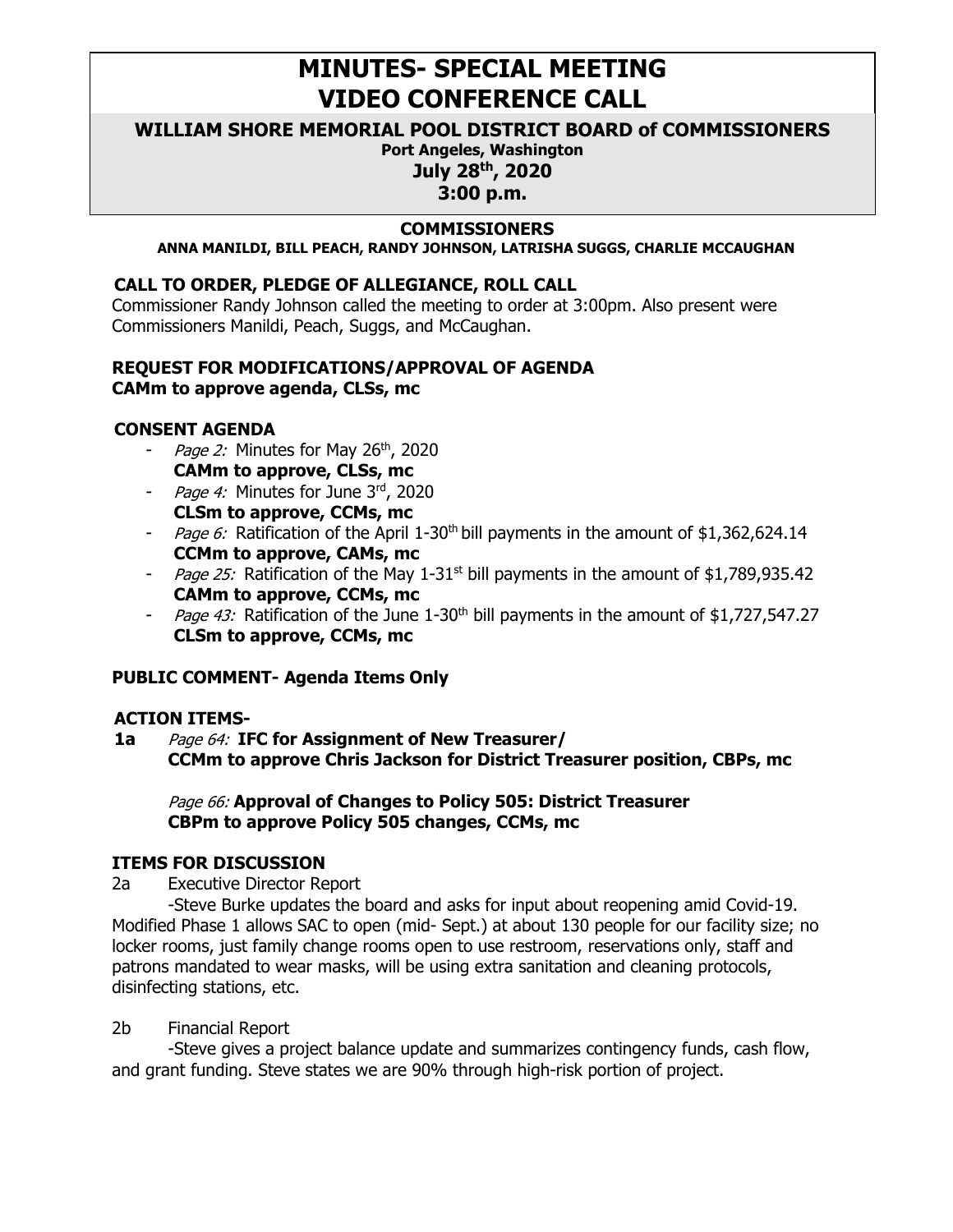#### 2c Staff Report- Page 75

-Jessica Compton summarizes the parent survey taken about SPARK Squad in the Fall, and answers questions about SPARK Squad Summer Program, upcoming reopen and hiring event, staffing issues during Covid-19, and Fall 20-21 School Year and its challenges with what our program should and can offer with both the A/B or online school schedules.

#### 2d Advisory Committee Report

-Steve gave an update in place of Greg Shields (Zoom technical difficulties). Five of the Advisory Committee members took a walk-through of the SAC work site last week.

#### **PUBLIC COMMENT- None**

#### **NEXT MEETING DATE**

The next WSMPD meeting will be held on August 25<sup>th</sup>, 2020 at 3:00 p.m.

#### **ADJOURNMENT**

Commissioner Johnson adjourned the meeting at 4:09pm.

PASSED AND ADOPTED this twenty-fifth of August, 2020. William Shore Memorial Pool District Commissioners

Randy Johnson, President

ATTEST;

Virginia Smith, Clerk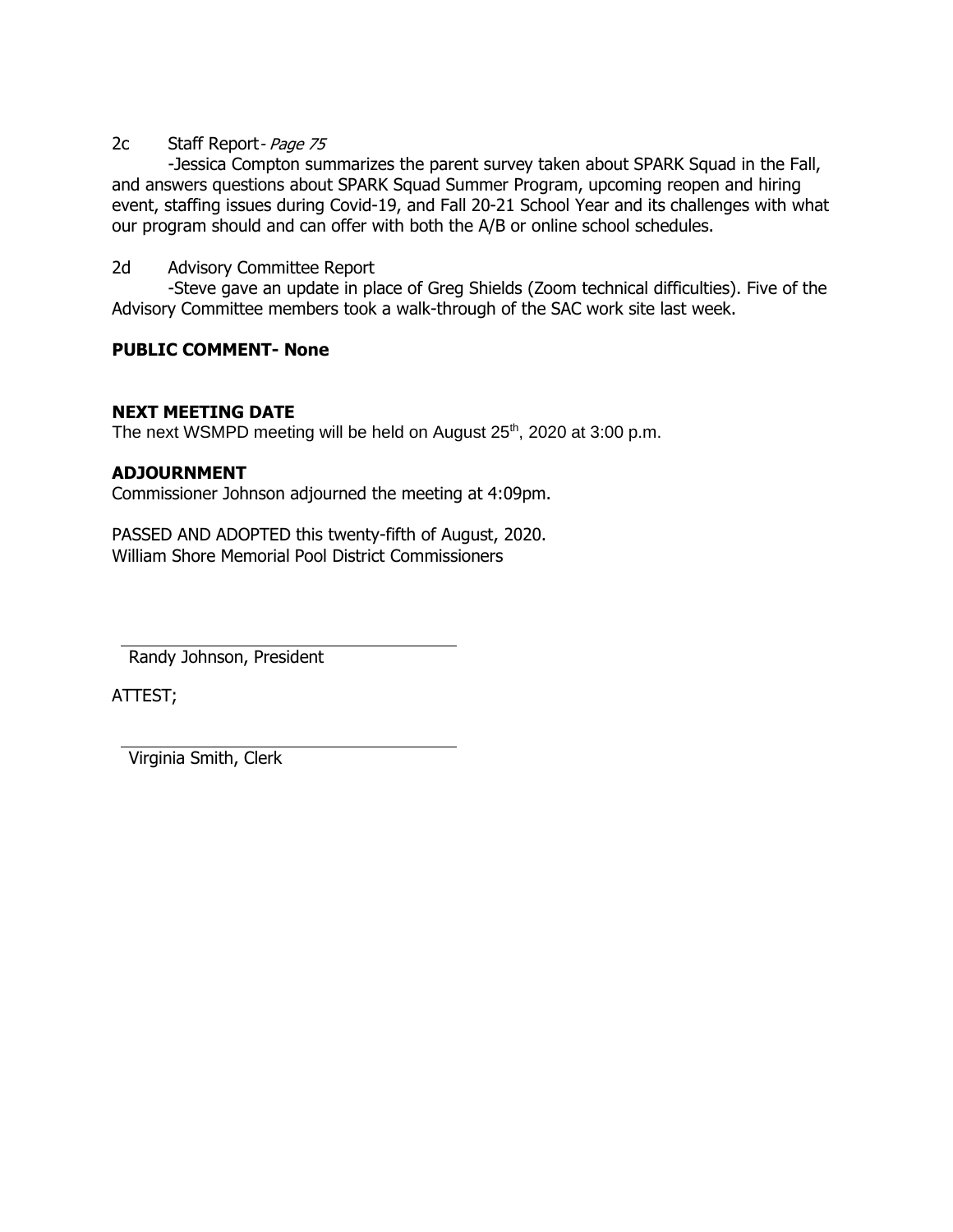## William Shore Memorial Pool District **FINANCIAL STATEMENTS**

 $\mathcal{L}(\mathcal{A})$  and  $\mathcal{L}(\mathcal{A})$  .

 $\mathcal{L}^{\text{max}}_{\text{max}}$ 

 $\label{eq:2.1} \mathcal{L}_{\text{max}} = \mathcal{L}_{\text{max}} + \mathcal{L}_{\text{max}} + \mathcal{L}_{\text{max}}$ 

 $\sim 10^{-11}$ 

As of July 31, 2020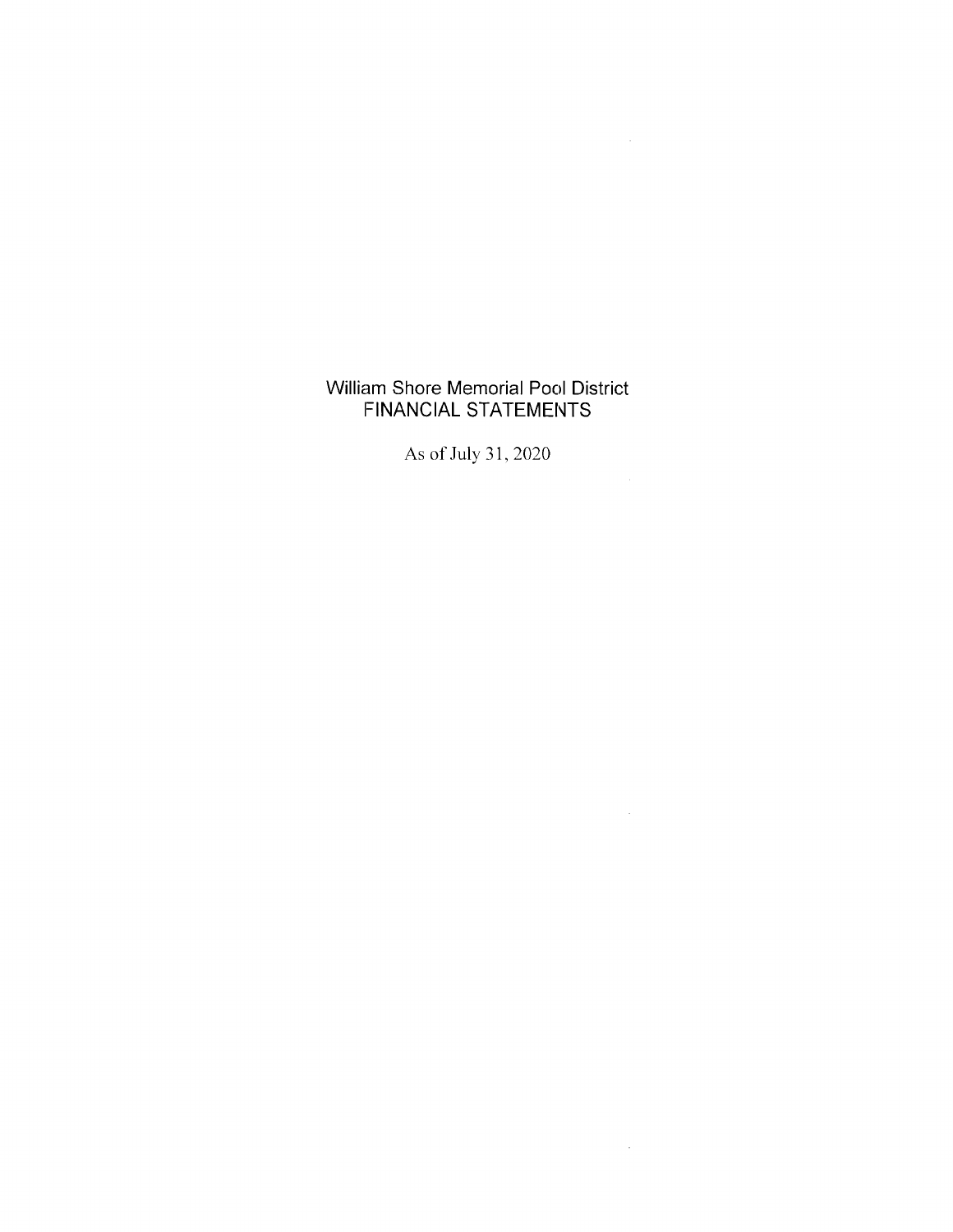

# McClain, Crouse & Co, PS

 ${AV-160-457.7415}$ **Fishin Street** 

Certified Public Accountants Karen L. Crouse . karenc@okoen.com Charles S. McClain Retired: • csm03538 vahoo.com

**Board of Directors** William Shore Memorial Pool District

Management is responsible for the accompanying financial statements of William Shore Memorial Pool District (a nonprofit organization), which comprise the statements of financial position as of July 31, 2020 and 2019, and the related statements of activities for the seven months then ended in accordance with accounting principles generally accepted in the United States of America. We have performed a compilation engagement in accordance with Statements on Standards for Accounting and Review Services promulgated by the Accounting and Review Services Committee of the AICPA. We did not audit or review the financial statements nor were we required to perform any procedures to verify the accuracy or completeness of the information provided by management. Accordingly, we do not express an opinion, a conclusion, nor provide any form of assurance on these financial statements. The budget comparison is presented for supplementary analysis purposes only. The financial statements showing New Construction transactions are presented for supplementary analysis only.

Management has elected to omit substantially all of the disclosures and the statement of cash flows required by accounting principles generally accepted in the United States of America. If the omitted disclosures and statement of cash flows were included in the financial statements, they might influence the user's conclusions about the Organization's financial position and changes in equity. Accordingly these financial statements are not designed for those who are not informed about such matters.

We are not independent with respect to William Shore Memorial Pool District.

McClain, Crouse and Co. P.S. August 21, 2020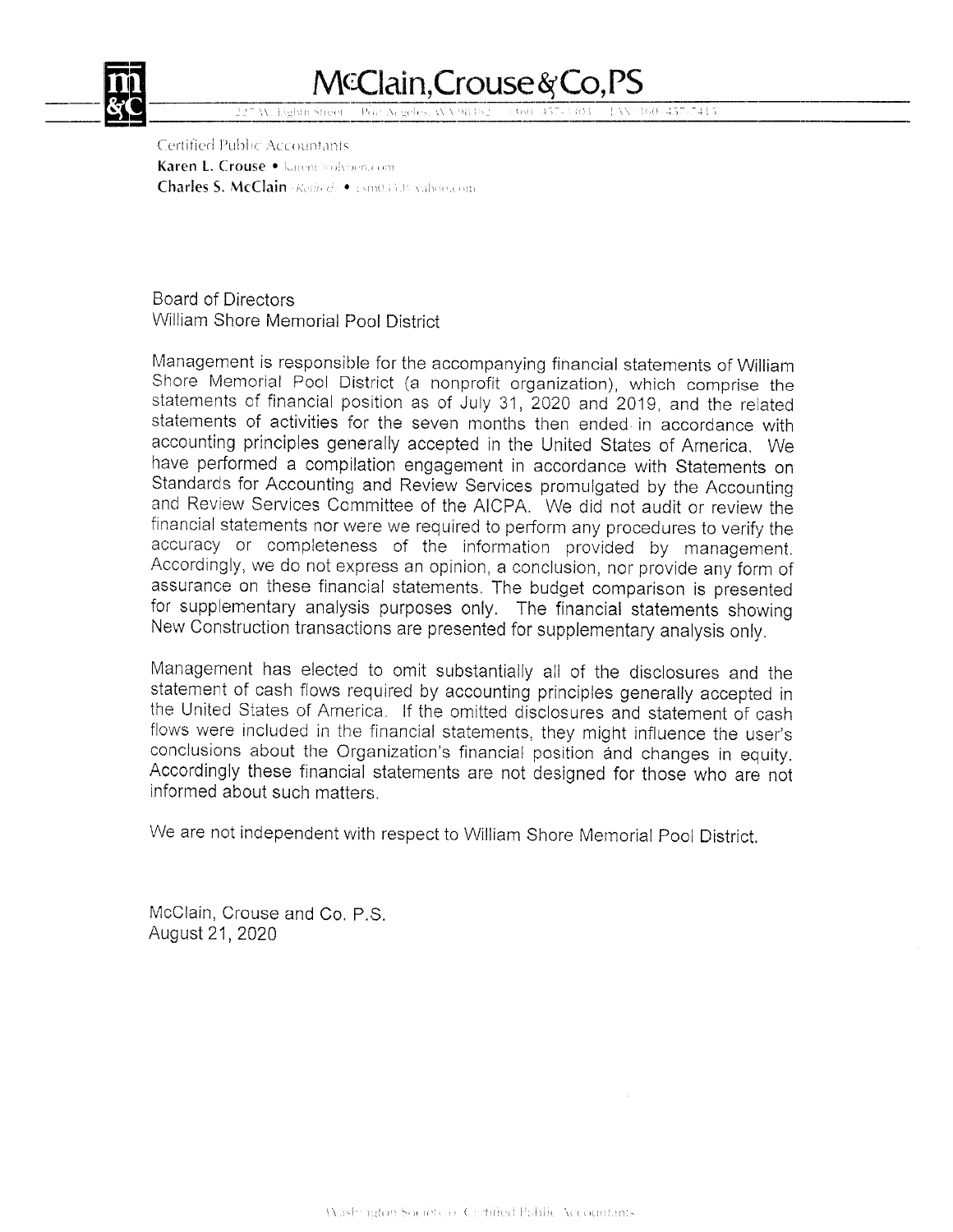## William Shore Memorial Pool District **Statements of Financial Position** As of July 31, 2020 and 2019

|                                                                              | Jul 31, 20              | Jul 31, 19              |
|------------------------------------------------------------------------------|-------------------------|-------------------------|
| ASSETS                                                                       |                         |                         |
| <b>Current Assets</b>                                                        |                         |                         |
| Checking/Savings                                                             |                         |                         |
| 10000 · County Fund Balance                                                  | 18,070.29               | 29,665.60               |
| 10100 Cash in Till                                                           | 100.00                  | 100.00                  |
| 10150 · Kitsap Bank                                                          | 52,597,89               | 14,835.67               |
| 10200 Gredit Card Processing Account<br>10400 · Cash in Operating Account    | 445,791.05              | 129,235.21              |
| 10500 Money Market Account                                                   | 120,083.28              | 120,108.18              |
| 10900 · Receivable from Construct Acct                                       | 18,628.65               | 18,628.65               |
| Total 10150 · Kitsap Bank                                                    | 637,100.87              | 282,807.71              |
| 10550 · Construction Funds                                                   |                         |                         |
| $10020 \cdot D$ A Davidson & Co                                              |                         |                         |
| 10070 - DADCO - Money Market                                                 | 4,501,709.94            | 2,766,197.69            |
| 10050 · DADCO - Capital Improve Acct                                         | 0.00                    | 5,497,202.87            |
| Total 10020 · D A Davidson & Co                                              | 4,501,709.94            | 8,263,400.56            |
|                                                                              |                         |                         |
| 10600 Kitsap Construction Account<br>10080 · Bond Fund-Capitalized Interest  | 221,317.05              | 0.00                    |
| 10090 · Bond Reserve Fund                                                    | 480,682.95              | 0.00                    |
|                                                                              | 702,000.00              | 0.00                    |
| Total 10600 · Kitsap Construction Account                                    |                         |                         |
| 10950 · Payable to Operating Acct                                            | $-18,628.65$            | $-18,628.65$            |
| Total 10550 · Construction Funds                                             | 5,185,081.29            | 8,244,771.91            |
| Total Checking/Savings                                                       | 5,840,352.45            | 8,557,345.22            |
| <b>Accounts Receivable</b><br>11300 · Accounts Receivable                    | 45.69                   | 458.44                  |
| Total Accounts Receivable                                                    | 45.69                   | 458.44                  |
| <b>Other Current Assets</b>                                                  |                         |                         |
| 12000 Deposit in Transit                                                     | $-2,149.70$             | 0.00                    |
| 12500 · PASD Advance                                                         | 301.59                  | 301.59                  |
| 12501 · Tukwila Advance                                                      | 659.10                  | 659.10                  |
| <b>Total Other Current Assets</b>                                            | $-1,189.01$             | 960.69                  |
| <b>Total Current Assets</b>                                                  | 5,839,209.13            | 8,558,764.35            |
| <b>Fixed Assets</b>                                                          |                         |                         |
| 15000 · Building and Improvements                                            | 1,998,731.72            | 1,998,731.72            |
| $16000 \cdot$ Equipment                                                      | 88,291.71               | 71,659.31               |
| 16300 · New Construction                                                     |                         |                         |
| $16305 \cdot$ Land<br>16310 · Project Management Services                    | 88,403.13<br>127,663.53 | 86,232.31<br>108,207.28 |
| 16320 · Architecture and Engineering                                         | 1.303.915.72            | 1,003,237.74            |
| 16330 - Pre-Construction Services                                            | 233,833.55              | 156,816.30              |
| 16340 · Permitting                                                           | 179,983.92              | 179,335.13              |
| 16350 · Construction - Aquatic Center                                        | 14,339,538.62           | 235,789.98              |
| 16355 · Construction - Horizon Center                                        | 356,929.59              | 194,275.64              |
| 16360 · Testing and Inspection                                               | 2.242.50                | 0,00                    |
| 16370 · Survey, Testing & Commissioning<br>16380 · Equipment and Furnishings | 61,851.29<br>1,672.96   | 5,147.50<br>0.00        |
| Total 16300 · New Construction                                               | 16,696,034.81           |                         |
| <b>Total Fixed Assets</b>                                                    |                         | 1,969.041.88            |
|                                                                              | 18,783,058.24           | 4.039,432.91            |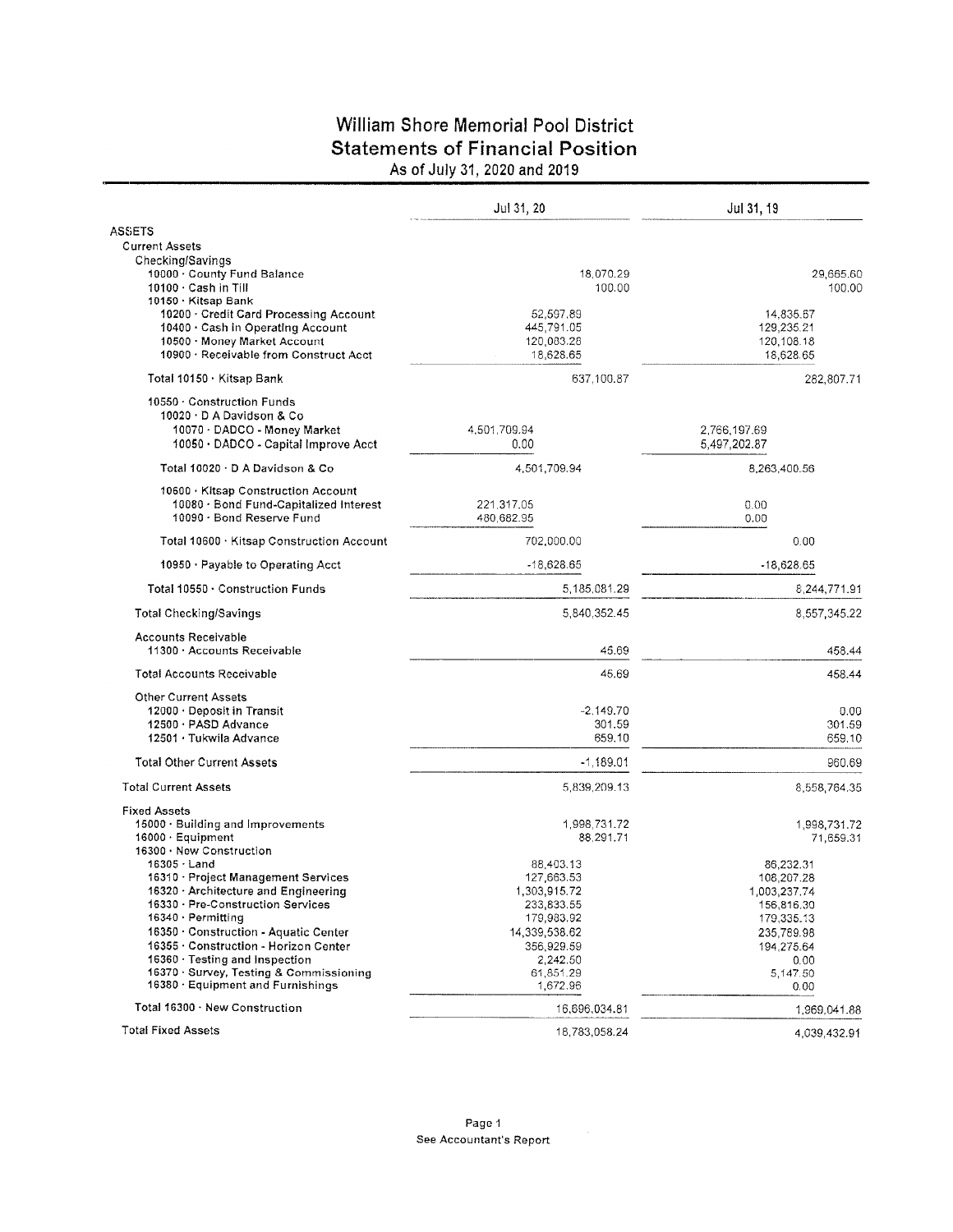## William Shore Memorial Pool District **Statements of Financial Position** As of July 31, 2020 and 2019

|                                                                                                                                                                                                                                                   | Jul 31, 20                                                           | Jul 31, 19                                                           |
|---------------------------------------------------------------------------------------------------------------------------------------------------------------------------------------------------------------------------------------------------|----------------------------------------------------------------------|----------------------------------------------------------------------|
| Other Assets                                                                                                                                                                                                                                      |                                                                      |                                                                      |
| 18600 · Bond Expense                                                                                                                                                                                                                              | 180,722.01                                                           | 122,003.01                                                           |
| <b>Total Other Assets</b>                                                                                                                                                                                                                         | 180,722.01                                                           | 122,003.01                                                           |
| <b>TOTAL ASSETS</b>                                                                                                                                                                                                                               | 24,802,989.38                                                        | 12,720,200.27                                                        |
| <b>LIABILITIES &amp; EQUITY</b><br>Liabilities<br><b>Current Liabilities</b><br><b>Accounts Payable</b><br>20000 · Accounts Payable                                                                                                               | 49,868.91                                                            | 115,111.47                                                           |
| <b>Total Accounts Payable</b>                                                                                                                                                                                                                     | 49,868.91                                                            | 115, 111.47                                                          |
| <b>Credit Cards</b><br>$21000 \cdot V$ isa                                                                                                                                                                                                        | 108.69                                                               | 0.00                                                                 |
| 21005 · Citi Cards                                                                                                                                                                                                                                | $-7,941.64$                                                          | 16,205.68                                                            |
| <b>Total Credit Cards</b>                                                                                                                                                                                                                         | -7,832.95                                                            | 16,205.68                                                            |
| <b>Other Current Liabilities</b><br>2110 · Direct Deposit Liabilities<br>22000 · Wages Payable<br>22500 - Accrued Cafeteria Plan Liab<br>23000 · Deferred Compensation Liability<br>24000 · Payroll Liabilities<br>26500 · Uncashed old paychecks | 135.71<br>14,440.35<br>12,740.45<br>1,160.50<br>9,119.70<br>5,427.55 | 135.71<br>14,335,67<br>11,251.59<br>1,160.50<br>4,266.51<br>4,131.10 |
| <b>Total Other Current Liabilities</b>                                                                                                                                                                                                            | 43,024.26                                                            | 35,281.08                                                            |
| <b>Total Current Liabilities</b>                                                                                                                                                                                                                  | 85,060.22                                                            | 166,598.23                                                           |
| Long Term Liabilities<br>27100 · Pre-existing Debt<br>27200 · Kitsap Bank-Auto Loan<br>27300 · Washington LOCAL I<br>27310 · Washington LOCAL II<br>27400 · Kitsap Bank Term Loan                                                                 | 0.00<br>31,306.13<br>154,772.75<br>217,917.52                        | 5,317.64<br>45,823.39<br>208,126.47<br>285,997.29                    |
| Total 27100 · Pre-existing Debt                                                                                                                                                                                                                   | 403,996.40                                                           | 545,264.79                                                           |
| 28000 · New Constrruction Loans<br>28200 · Kitsap Bank Term Loan II<br>28100 · Limited General Obligation Bond                                                                                                                                    | 7,565,000.00<br>9,650,000.00                                         | 0.00<br>9,665,000.00                                                 |
| Total 28000 · New Constrruction Loans                                                                                                                                                                                                             | 17,215,000.00                                                        | 9,665,000.00                                                         |
| 25700 · Deferred Premium on Issuance                                                                                                                                                                                                              | 322,810.85                                                           | 333,941.85                                                           |
| <b>Total Long Term Liabilities</b>                                                                                                                                                                                                                | 17,941,807.25                                                        | 10,544,206.64                                                        |
| <b>Total Liabilities</b>                                                                                                                                                                                                                          | 18,026,867.47                                                        | 10,710,804.87                                                        |
| Equity<br>32000 · Unrestricted Net Assets<br>Net Income                                                                                                                                                                                           | 3,726,226.22<br>3,049,895.69                                         | 1,832,720.31<br>176,675.09                                           |
| <b>Total Equity</b>                                                                                                                                                                                                                               | 6,776,121.91                                                         | 2,009,395.40                                                         |
| TOTAL LIABILITIES & EQUITY                                                                                                                                                                                                                        | 24,802,989.38                                                        | 12,720,200.27                                                        |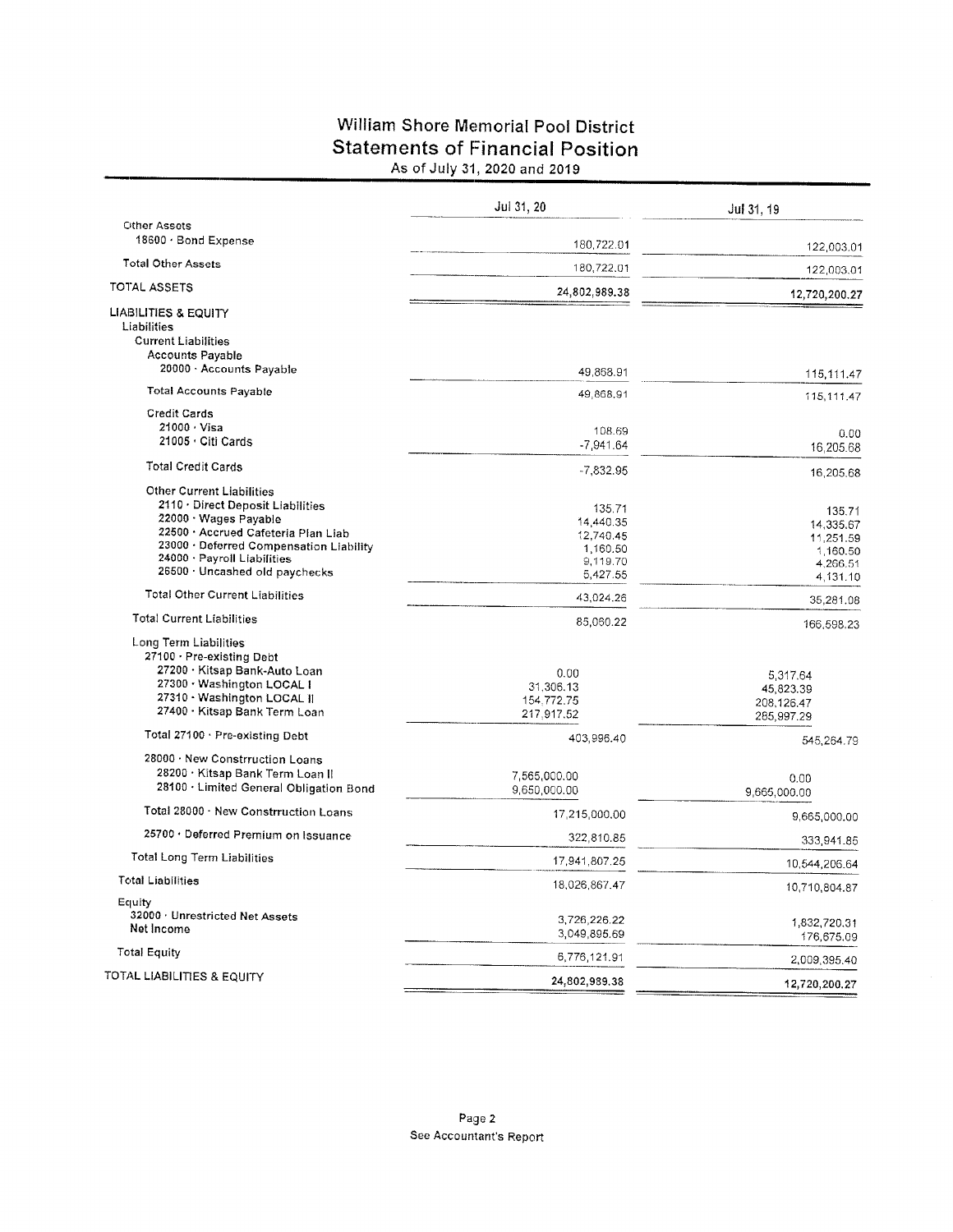## William Shore Memorial Pool District **Statements of Activities** for the seven months ended July 30, 2020 and 2019

|                                                               | Jan - Jul 20     | Jan - Jul 19 |
|---------------------------------------------------------------|------------------|--------------|
| Income                                                        |                  |              |
| 3300000 · Operating Income                                    |                  |              |
| 3111000 · Real and Property Taxes                             | 859,150.76       | 720,895.29   |
| 3172000 · Leasehold Excise Tax<br>3174000 · Timber Excise Tax | 6,323.57         | 5,845.22     |
| 3417000 · Merchandise Sales                                   | 1,240.89         | 3,636.57     |
| 3417010 · Vending Revenue                                     |                  |              |
| 3417100 · Merchandise Sales                                   | 0.00<br>0.00     | 162.77       |
| Total 3417000 · Merchandise Sales                             | 0.00             | 2,247.60     |
| 3470000 Admissions                                            |                  | 2,410.37     |
| 3473010 · General Admissions                                  |                  |              |
| 3473011 Pass Sales                                            |                  |              |
| 3473010 · General Admissions - Other                          | 0.00             | 22,614.09    |
|                                                               | 0.00             | 14,499.68    |
| Total 3473010 · General Admissions                            | 0.00             | 37,113,77    |
| 3476035 · Swim Instruction                                    | 0.00             | 40,327.69    |
| 3476040 · Camps and Special Events                            | 0.00             | 5,031.03     |
| 3476045 · Exercise Classes                                    | 0.00             | 17,548.00    |
| Total 3470000 · Admissions                                    | 0.00             | 100,020.49   |
| 3500000 · Daycare Income                                      |                  |              |
| 3500010 · After School Care                                   | 65,463.93        | 80,457.78    |
| Total 3500000 · Daycare Income                                | 65,463.93        |              |
|                                                               |                  | 80,457.78    |
| 3620000 · Rental Income                                       |                  |              |
| 45030 · Facility Rental<br>3624010 · One time use Rental      |                  |              |
| 3625062 · Contracted Rental                                   | 0.00             | 5,104.51     |
|                                                               | 0.00             | 18,802.03    |
| Total 45030 · Facility Rental                                 | 0.00             | 23,906.54    |
| 45040 · Miscellaneous Rental                                  |                  |              |
| 3624020 · Equipment Rental                                    | 0.00             | 1,365.56     |
| 3624030 · Locker Rental                                       | 0.00             | 118.75       |
| Total 45040 · Miscellaneous Rental                            | 0.00             | 1,484,31     |
| Total 3620000 · Rental Income                                 | 0.00             | 25,390.85    |
| 3625000 · DNR - Other than Timber                             |                  |              |
| 3699000 · Other Miscellaneous Revenue                         | 188.47<br>295.00 | 116.21       |
| 3951030 · Sale of County Timber                               | 34,186.50        | 3,845.03     |
| 48000 · Investment Income                                     |                  | 62,443.43    |
| 48100 · Interest Income from Operating                        | 48.26            | 48.09        |
| Total 48000 · Investment Income                               | 48.26            | 48.09        |
| Total 3300000 · Operating Income                              | 966,897.38       | 1,005,109.33 |
| 48200 · Income from Capital Projects                          |                  |              |
| 44800 · Indirect Public Support<br>$44850 \cdot$ Grant        |                  |              |
|                                                               | 2,580,596.72     | 0.00         |
| Total 44800 · Indirect Public Support                         | 2,580,596.72     | 0.00         |
|                                                               |                  |              |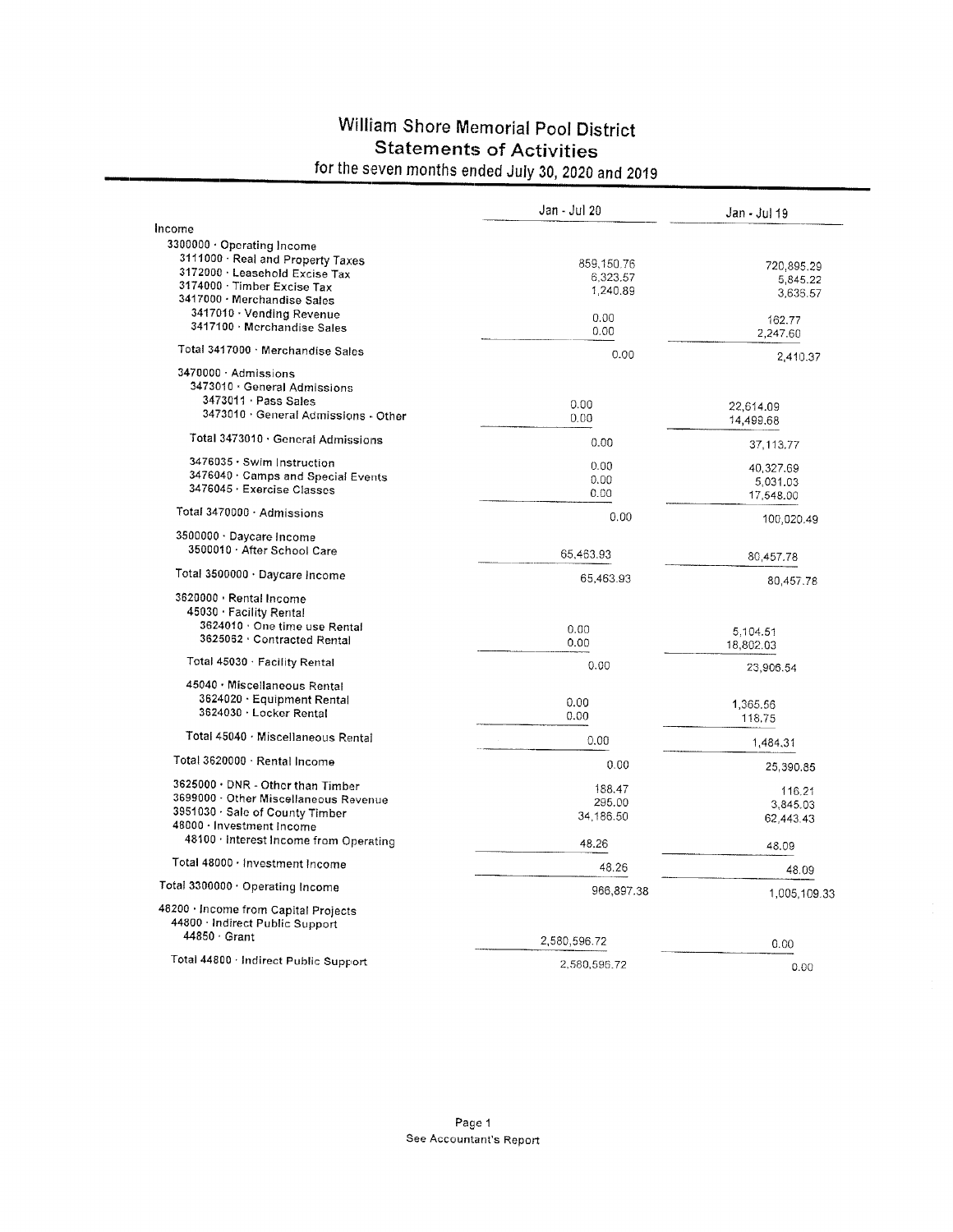## William Shore Memorial Pool District **Statements of Activities**

for the seven months ended July 30, 2020 and 2019

|                                            | Jan - Jul 20 | Jan - Jul 19              |
|--------------------------------------------|--------------|---------------------------|
| 48210 · Interest Income                    | 22,626.88    | 66,681.50                 |
| 48220 · Dividend Income                    | 34,435.71    | 378.17                    |
| 48230 · Realized Gains and Losses          | $-19.49$     | 0.00                      |
| 48240 · Unrealized Gains and Losses        | 3,983.13     |                           |
| 48250 · Investment Expense                 | $-2.222.55$  | 22,496.24<br>$-15,767.20$ |
| Total 48200 · Income from Capital Projects | 2,639,400.40 | 73,788.71                 |
| <b>Total Income</b>                        | 3.606,297.78 | 1,078,898.04              |
| <b>Gross Profit</b>                        | 3,606,297.78 | 1,078,898.04              |
| Expense                                    |              |                           |
| 57620 Operating Costs                      |              |                           |
| 100001 · Salaries and Wages                |              |                           |
| 100000 · Regular Time                      |              |                           |
| 100010 · Clerk Services                    | 833.00       | 808.25                    |
| 100020 · Lifeguards                        | 909.88       | 74,400.03                 |
| 100021 · Spark Squad Personnel Costs       |              |                           |
| 100024 · Spark Squad Coordinator           | 38,055.62    |                           |
| 100025 · Spark Squad Leaders               | 45,192.46    | 43,052.55                 |
| 100026 · Food Service Workers              |              | 33,562.91                 |
|                                            | 0.00         | 3,386.83                  |
| Total 100021 · Spark Squad Personnel Costs | 83,248.08    | 80,002.29                 |
| 100030 - Instructors                       | 2,138.01     | 21,875.66                 |
| 100040 · Head Guards                       | 8,692.75     | 36,205.77                 |
| 100050 · Supervisors                       | 36,968.51    | 32,406.85                 |
| 100055 · Coordinators                      | 25,271.67    | 0.00                      |
| 100060 · Maintenance                       | 1,473.00     | 7,685.83                  |
| 100070 · Executive Director                | 36,084.75    | 38,860.50                 |
| Total 100000 · Regular Time                | 195,619.65   | 292,245.18                |
| 100090 · Sick/Vacation Pay                 | 9,663.00     |                           |
| 100001 · Salaries and Wages - Other        | 0.00         | 10,556.17<br>0.00         |
| Total 100001 · Salaries and Wages          | 205,282.65   | 302,801.35                |
| 200000 · Personnel Benefits                |              |                           |
| 200020 · Federal Payroll Taxes             |              |                           |
| 200032 · Cafeteria Plan                    | 15,709.15    | 22,253.94                 |
| 200035 · Health Insurance - Sal Employee   | 3,886.05     | 3,886.05                  |
| 200040 · Unemployment Compensation         | 10,497.48    | 15,411.38                 |
| 200045 · Department of Labor & Industry    | 1,210.32     | 2,619.73                  |
|                                            | 6,886.44     | 5,181.07                  |
| Total 200000 · Personnel Benefits          | 38.189.44    | 49,352.17                 |
| $300000 \cdot$ Supplies                    |              |                           |
| 310000 · Office Supplies                   |              |                           |
| 310010 · Office Supplies                   | 2,803.97     | 2,799.78                  |
| 310028 · Computer Supplies                 | 0.00         | 2,224.91                  |
| Total 310000 · Office Supplies             | 2,803.97     | 5,024.69                  |
| 310050 · Program Supplies and Equipment    |              |                           |
| 310310 · Swim Instruction                  | 0.00         |                           |
| 310320 · Camps and Specials Events         | 0.00         | 339.40                    |
| 310330 · After School Program              |              | 643.41                    |
| 310380 · Rent Expense                      |              |                           |
| 310340 · Program/Office Supplies           | 8,220.00     | 3,800.00                  |
| 310350 · Food Service Supplies             | 2,978.13     | 3,110.94                  |
| $310360 \cdot$ Field Trips                 | 6,577.94     | 5,889.29                  |
| 310370 · Transportation                    | 705.60       | 782.10                    |
|                                            | 750.67       | 1,822.99                  |
| Total 310330 · After School Program        | 19,232.34    | 15,405.32                 |
|                                            |              |                           |

page z See Accountant's Report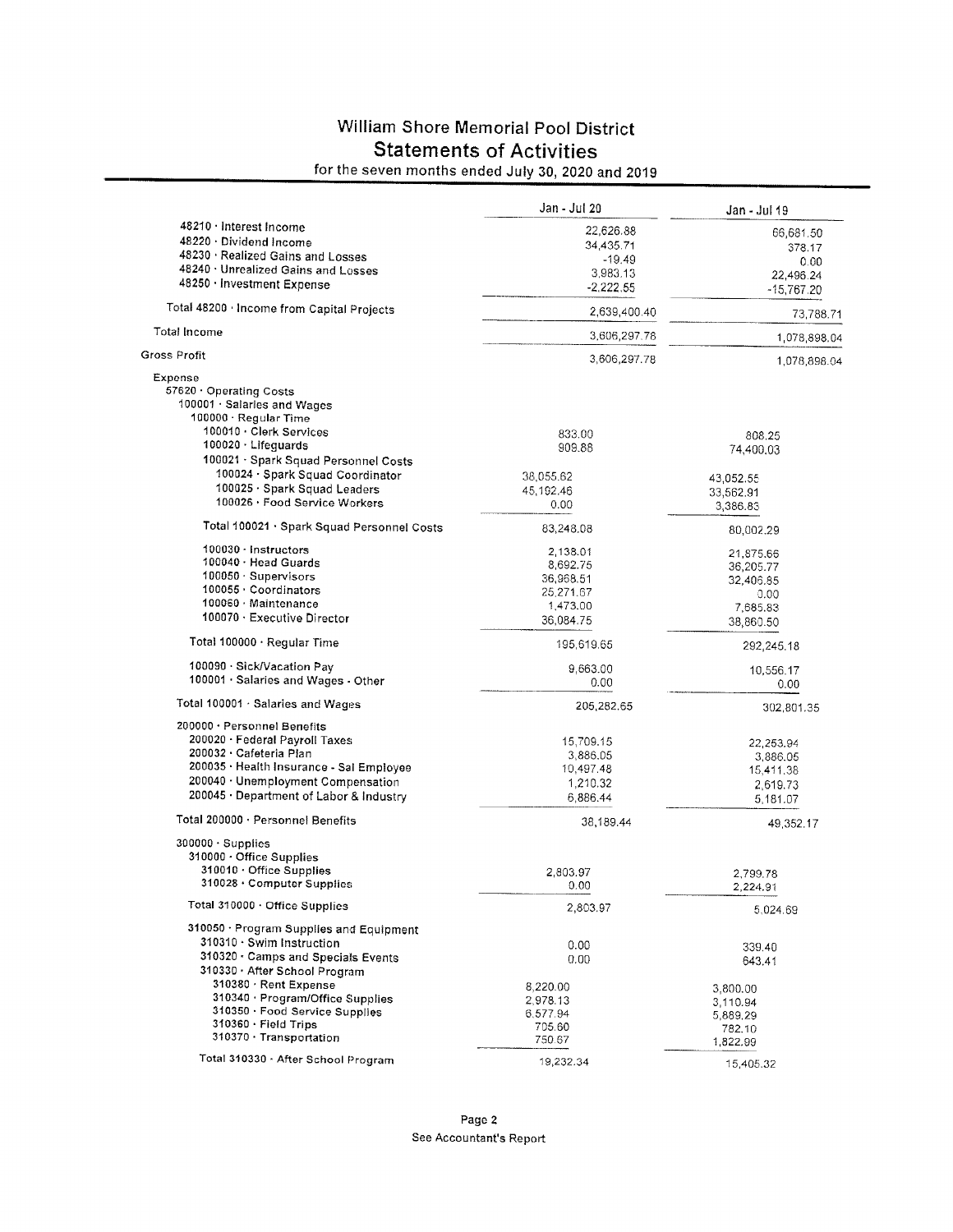## William Shore Memorial Pool District **Statements of Activities**

for the seven months ended July 30, 2020 and 2019

|                                                                               | Jan - Jul 20 | Jan - Jul 19 |
|-------------------------------------------------------------------------------|--------------|--------------|
| 310400 · Summer Camp Program                                                  |              |              |
| 310440 · Program/Office Supplies                                              | 1,674.64     | 859.39       |
| 310450 · Food Service Supplies                                                | 0.00         | 5.658.17     |
| 310460 · Field Trips                                                          | 0.00         | 3,375.00     |
| 310470 · Transportation                                                       | 0.00         | 212.51       |
| Total 310400 · Summer Camp Program                                            | 1,674.64     | 10,105.07    |
| Total 310050 · Program Supplies and Equipment                                 | 20,906.98    | 26,493.20    |
| 310100 · Maintenance Supplies and Repair                                      |              |              |
| 310026 · Uniforms and Clothing                                                | 6,836.61     | 225.94       |
| 310030 · Pool Chemicals                                                       | 0.00         | 3,107.33     |
| 310035 · Cleaning & Janitorial Supplies                                       | 132.39       | 1,549.17     |
| 310056 · Lifeguard supplies & equipment                                       | 2,516.98     | 683.59       |
| 310135 · Maintenance Supplies                                                 | 1,445.69     | 3,176.69     |
|                                                                               |              |              |
| Total 310100 · Maintenance Supplies and Repair                                | 10,931.67    | 8,742.72     |
| 340035 · Items for Resale                                                     | 3,594.23     | 1,782,44     |
| 350010 · Small Tools and Minor Equipment                                      | 778.75       | 734.77       |
| Total $300000 \cdot$ Supplies                                                 | 39,015.60    | 42,777.82    |
| 4000000 · Charges for Services                                                |              |              |
| 410020 · Professional Services                                                |              |              |
| 410010 · Bank charges                                                         | 120.99       | 124.70       |
| 410013 · Network/Computer Service                                             | 3,300.72     | 1.036.99     |
| 410030 · Transaction Services (Rec1)                                          | 0.00         | 954.22       |
| 410041 · Accounting Services                                                  | 8,700.00     | 9,950.00     |
| 410071 · Legal Services                                                       | 467.00       | 2,515.00     |
| Total 410020 · Professional Services                                          | 12,588.71    | 14,580.91    |
| 420000 Communications                                                         |              |              |
| $420010 \cdot$ Telephone                                                      | 4,019.44     | 3,222,39     |
| 420020 · Postage, Mailing Service                                             | 0.00         | 79.06        |
| 420023 · Website and Internet                                                 | 1,542.47     | 847.54       |
| Total 420000 · Communications                                                 | 5,561.91     | 4,148.99     |
| 430000 · Travel                                                               |              |              |
| 430010 · Conference, Convention, Meeting                                      | 477.58       | 109.20       |
| 430015 · Travel Allowance                                                     | 1,825.68     | 2,387.61     |
| $430020 \cdot$ Training                                                       | 2,538.64     | 3,299.99     |
| Total 430000 · Travel                                                         | 4,841.90     | 5,796.80     |
| 440010 · Advertising                                                          | 0.00         | 1,246.79     |
| 450000 Operating Rentals and Leases<br>450030 · Office Equipment Leases/Rents | 1,177.13     | 1,176.49     |
|                                                                               | 1,177.13     | 1,176.49     |
| Total 450000 · Operating Rentals and Leases                                   |              |              |
| 460030 · Insurance-Property & Liability                                       | 27,580.00    | 23,045.00    |
| 470090 Utilities                                                              | 2.407.81     | 56,696.18    |
| 480000 · Repair and Maint-Contracted                                          |              |              |
| 480010 · Building-Repair and Maintenance                                      | 247.63       | 2,029.50     |
| 480040 · Equipment-Repair & Maintenance                                       | 4,323.74     | 792.93       |
| Total 480000 · Repair and Maint-Contracted                                    | 4,571.37     | 2.822.43     |
|                                                                               |              |              |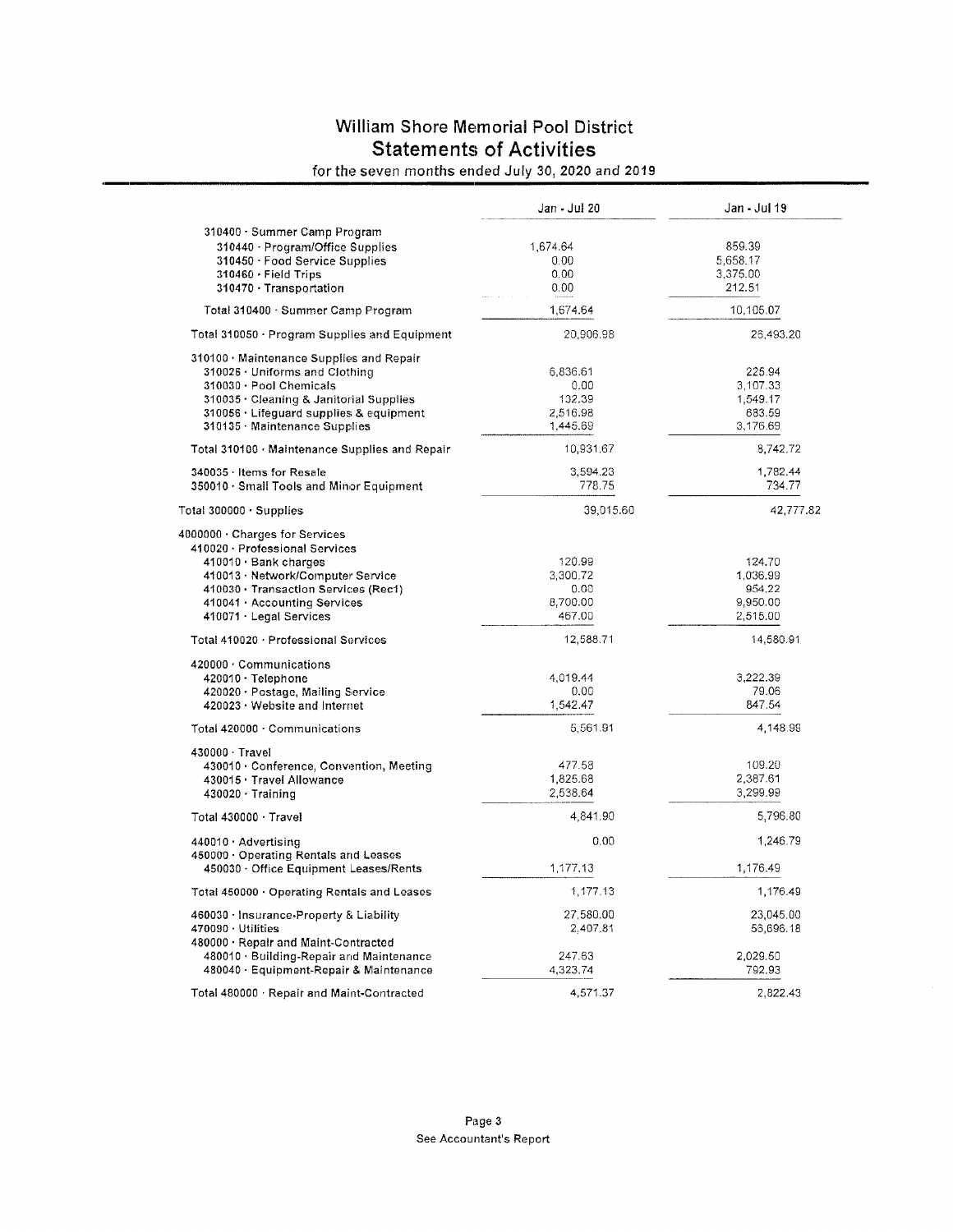## William Shore Memorial Pool District **Statements of Activities**

## for the seven months ended July 30, 2020 and 2019

|                                           | Jan - Jul 20 | Jan - Jul 19 |
|-------------------------------------------|--------------|--------------|
| 49000 Miscellaneous Expense               |              |              |
| 490031 · Print and Copying Service        | 691.82       | 995.83       |
| 490040 · Memberships and Dues             | 287.27       | 1,284.18     |
| 490041 · Subscriptions                    | 357.87       | 325.30       |
| 490090 · Credit Card Charges              | 1.867.26     | 11.752.12    |
| 66900 · Reconciliation Discrepancies      | 0.00         | 303.85       |
| Total 49000 · Miscellaneous Expense       | 3,204.22     | 14,661.28    |
| 500000 · Intergovernmental Services       |              |              |
| 530040 · State Sales and B & O Tax        | 0.00         | 3,727.18     |
| 530070 · Clallam County Treas - Prop Tax  | 3,216.90     | 1,065.27     |
| Total 500000 · Intergovernmental Services | 3.216.90     | 4,792.45     |
| Total 4000000 · Charges for Services      | 65,149.95    | 128,967.32   |
| Total 57620 · Operating Costs             | 347,637.64   | 523,898.66   |
| 5850000 · Nonoperational Expenses         |              |              |
| 66000 · Amortization Expense              | 2,140.50     | 2.140.50     |
| 830020 Interest Expense                   | 206,623.95   | 376,183.79   |
| Total 5850000 · Nonoperational Expenses   | 208,764.45   | 378,324.29   |
| <b>Total Expense</b>                      | 556,402.09   | 902,222.95   |
| Net Income                                | 3,049,895.69 | 176,675.09   |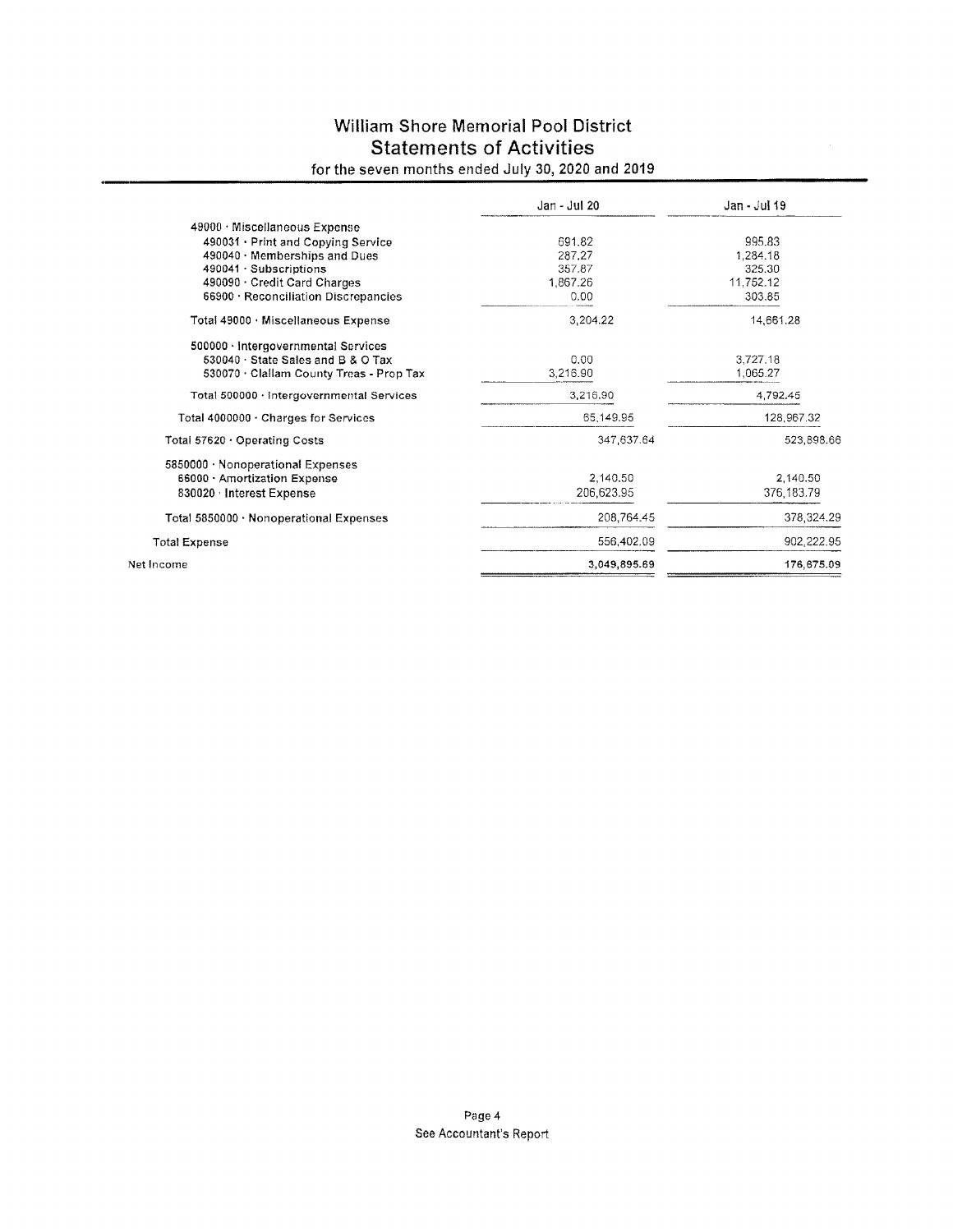William Shore Memorial Pool District New Construction **Statement of Cash Flows** 

For the seven months ended July 31, 2020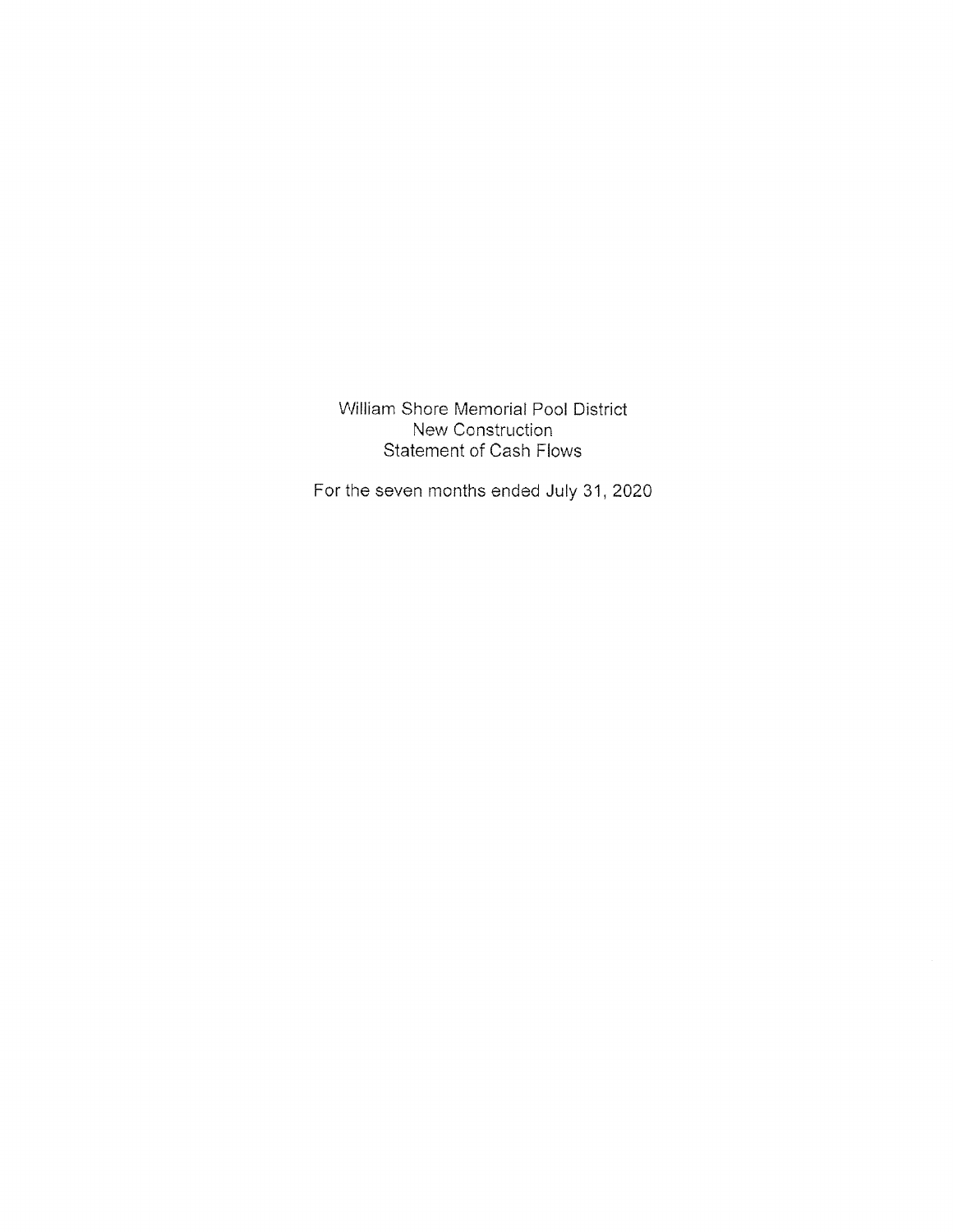## William Shore Memorial Pool District **Statement of Cash Flows** January through July 2020

|                                                                  | Jan - Jul 20    |
|------------------------------------------------------------------|-----------------|
| OPERATING ACTIVITIES<br>Net Income                               | $-67.50$        |
| Net cash provided by Operating Activities                        | $-67.50$        |
| <b>INVESTING ACTIVITIES</b>                                      |                 |
| 16300 · New Construction:16310 · Project Management Services     | $-9,481,25$     |
| 16300 · New Construction:16320 · Architecture and Engineering    | -164,069.31     |
| 16300 · New Construction:16330 · Pre-Construction Services       | $-77.017.25$    |
| 16300 · New Construction:16350 · Construction - Aquatic Center   | $-9.529.114.99$ |
| 16300 · New Construction:16360 · Testing and Inspection          | $-2,242.50$     |
| 16300 · New Construction:16370 · Survey, Testing & Commissioning | $-11,106,25$    |
| 16300 · New Construction:16380 · Equipment and Furnishings       | $-8.711.08$     |
| Net cash provided by Investing Activities                        | -9,801,742.63   |
| Net cash increase for period                                     | $-9,801,810,13$ |
| Cash at beginning of period                                      | $-19,960.00$    |
| Cash at end of period                                            | $-9,821,770.13$ |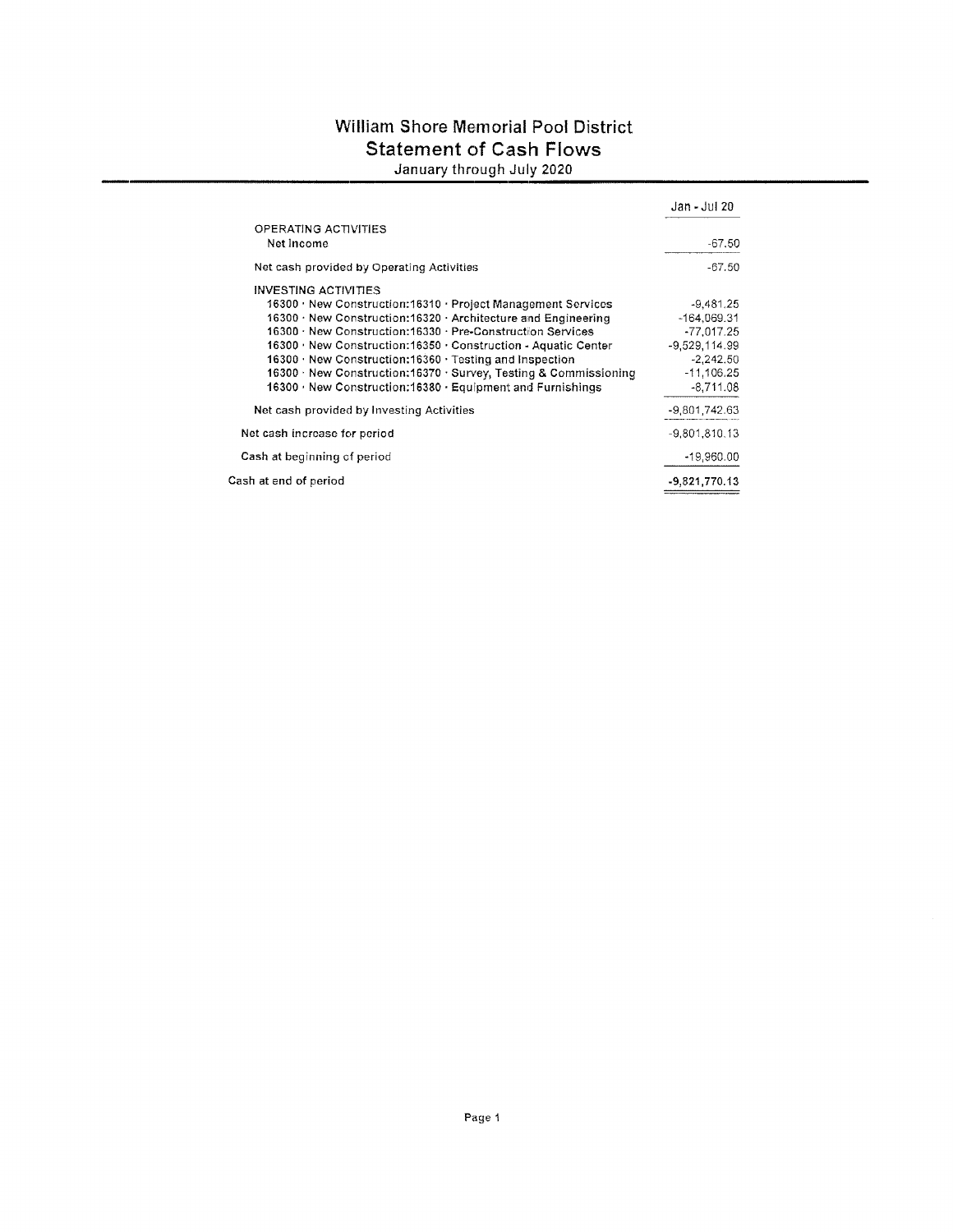William Shore Memorial Pool District Budget Analysis For the seven months ending July 31, 2020  $\,$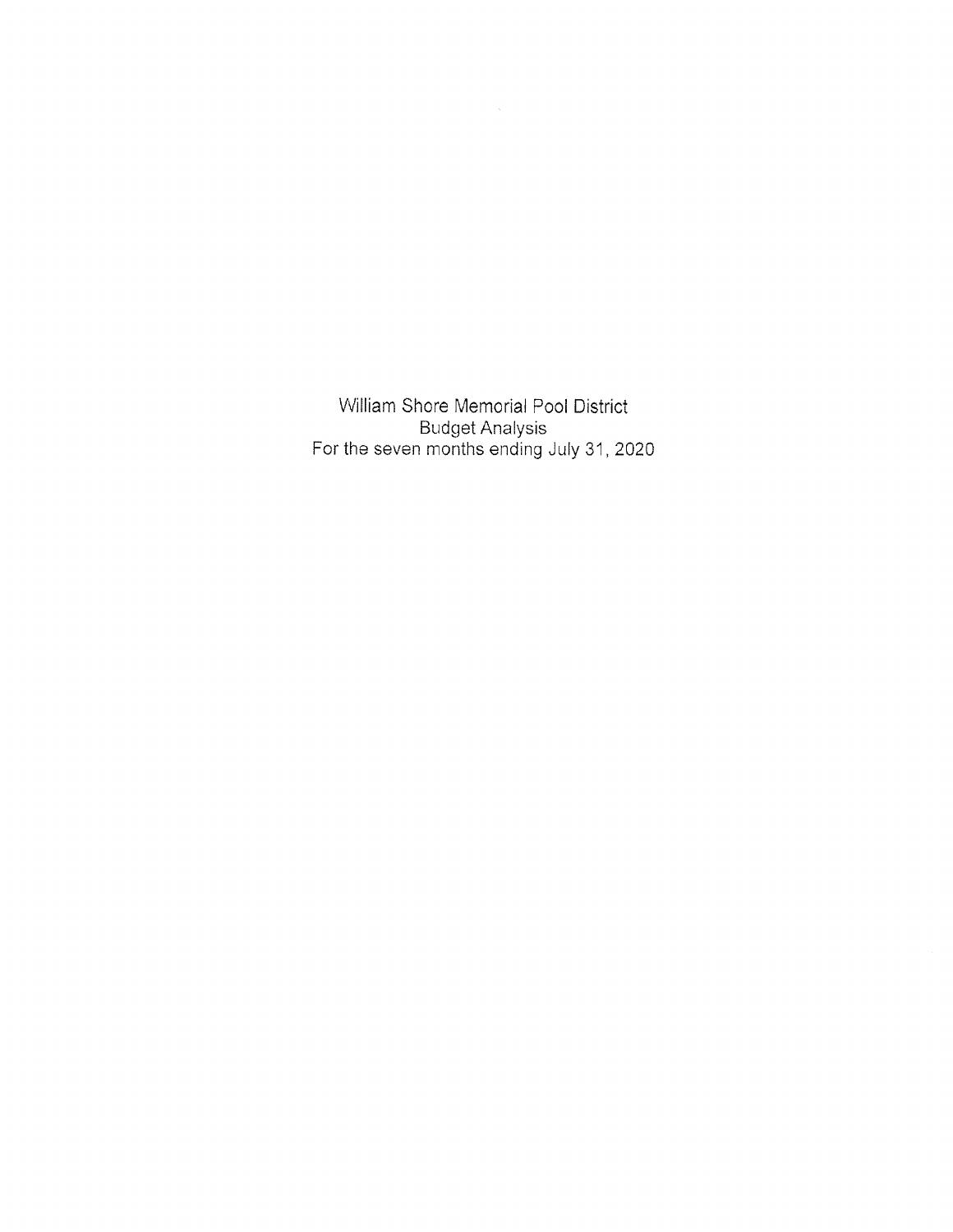## William Shore Memorial Pool District Statement of Revenue and Expense and Budget<br>for the month ending July 31, 2020

|  | for the month ending July 31, 20, |  |  |
|--|-----------------------------------|--|--|
|  |                                   |  |  |

|                                                                                                                                                                                                                                                              | <b>Jul 20</b>                                                    | Budget                       | Jan - Jul 20                                                            | <b>YTD Budget</b>            | Annual Budget                  |
|--------------------------------------------------------------------------------------------------------------------------------------------------------------------------------------------------------------------------------------------------------------|------------------------------------------------------------------|------------------------------|-------------------------------------------------------------------------|------------------------------|--------------------------------|
| Income                                                                                                                                                                                                                                                       |                                                                  |                              |                                                                         |                              |                                |
| 3300000 · Operating Income<br>3111000 · Real and Property Taxes<br>3172000 · Leasehold Excise Tax<br>3174000 · Timber Excise Tax                                                                                                                             | 18,067.05<br>0.00<br>0.00                                        | 40,000.00                    | 859,150,76<br>6,323.57<br>1,240.89                                      | 790,000.00                   | 1,500,000.00                   |
| 3417000 - Merchandise Sales<br>3417100 · Merchandise Sales                                                                                                                                                                                                   | 0.00                                                             |                              |                                                                         |                              |                                |
| Total 3417000 · Merchandise Sales                                                                                                                                                                                                                            |                                                                  | 1,000.00                     | 0.00                                                                    | 1,000.00                     | 6,000.00                       |
| 3470000 · Admissions                                                                                                                                                                                                                                         | 0.00                                                             | 1,000.00                     | 0.00                                                                    | 1,000.00                     | 6,000.00                       |
| 3473010 · General Admissions                                                                                                                                                                                                                                 | 0.00                                                             | 15,334,00                    | 0.00                                                                    | 15,334.00                    | 92,000.00                      |
| 3476035 · Swim Instruction<br>3476045 · Exercise Classes<br>3470000 - Admissions - Other                                                                                                                                                                     | 0.00<br>0.00<br>0.00                                             | 7,292.00<br>7,292,00<br>0.00 | 0.00<br>0,00<br>0.00                                                    | 7,292.00<br>7,292.00<br>0.00 | 43,750.00<br>43,750.00<br>0.00 |
| Total 3470000 Admissions                                                                                                                                                                                                                                     | 0.00                                                             | 29,918.00                    | 0.00                                                                    | 29,918.00                    | 179,500.00                     |
| 3500000 · Daycare Income<br>3500010 · After School Care<br>3500000 · Daycare Income - Other                                                                                                                                                                  | 9,593.50<br>0.00                                                 | 12,500.00                    | 65,463.93<br>0.00                                                       | 87,500.00                    | 150,000.00                     |
| Total 3500000 · Daycare Income                                                                                                                                                                                                                               | 9,593.50                                                         | 12,500.00                    | 65,463.93                                                               | 37,500.00                    | 150,000.00                     |
| 3620000 · Rental Income                                                                                                                                                                                                                                      | 0.00                                                             | 8,650.00                     | 0.00                                                                    | 8,650.00                     | 51,900,00                      |
| 3625000 · DNR - Other than Timber                                                                                                                                                                                                                            | 0.00                                                             |                              | 188.47                                                                  |                              |                                |
| 3699000 Other Miscellaneous Revenue<br>3951030 · Sale of County Timber<br>48000 · Investment Income                                                                                                                                                          | 0.00<br>0.00                                                     | 750.00<br>7,916.00           | 295.00<br>34,186,50                                                     | 750.00<br>55,416.00          | 4,500.00<br>95,000.00          |
| 48100 · Interest Income from Operating                                                                                                                                                                                                                       | 5.79                                                             |                              | 48.26                                                                   |                              |                                |
| Total 48000 · Investment Income                                                                                                                                                                                                                              | 5,79                                                             |                              | 48.26                                                                   |                              |                                |
| Total 3300000 · Operating Income                                                                                                                                                                                                                             | 27,666.34                                                        | 100,734.00                   | 966,897.38                                                              | 973,234.00                   | 1,986,900.00                   |
| 48200 · Income from Capital Projects<br>44800 · Indirect Public Support<br>44850 · Grant                                                                                                                                                                     | 906,463.70                                                       | 0.00                         | 2,580,596.72                                                            | 2,423,000.00                 | 2,423,000.00                   |
| Total 44800 · Indirect Public Support                                                                                                                                                                                                                        | 905,463.70                                                       | 0.00                         | 2,580,596.72                                                            | 2,423,000.00                 | 2,423,000.00                   |
| 48210 · Interest Income<br>48220 · Dividend Income<br>48230 · Realized Gains and Losses<br>48240 · Unrealized Gains and Losses<br>48250 · Investment Expense                                                                                                 | 0.73<br>633.30<br>0.00<br>$-20.55$<br>0.00                       | 0.00                         | 22,626.88<br>34,435.71<br>$-19,49$<br>3,983.13<br>$-2,222.55$           | 30,000.00                    | 30,000.00                      |
| Total 48200 · Income from Capital Projects                                                                                                                                                                                                                   | 907,077.18                                                       | 0.00                         | 2,639,400.40                                                            | 2,453,000.00                 | 2,453,000.00                   |
| Total Income                                                                                                                                                                                                                                                 | 934,743,52                                                       | 100,734.00                   | 3,606,297.78                                                            | 3,426,234.00                 | 4,439,900.00                   |
| Gross Profit                                                                                                                                                                                                                                                 | 934,743,52                                                       | 100,734.00                   | 3,606.297.78                                                            | 3,426,234.00                 | 4,439,600.00                   |
| Expense<br>57620 · Operating Costs<br>100001 · Salaries and Wages<br>100000 · Regular Time<br>100010 · Clerk Services<br>100020 · Lifeguards                                                                                                                 | 119.00<br>558.25                                                 |                              | 833.00<br>909.88                                                        |                              |                                |
| 100021 · Spark Squad Personnel Costs<br>100024 · Spark Squad Coordinator<br>100025 · Spark Squad Leaders                                                                                                                                                     | 8,440.41<br>9,448.34                                             |                              | 38,055.62<br>45,192.46                                                  |                              |                                |
| Total 100021 · Spark Squad Personnel Costs                                                                                                                                                                                                                   | 17,888.75                                                        |                              | 83,248,08                                                               |                              |                                |
| $100030 \cdot$ instructors<br>100040 · Head Guards<br>100050 · Supervisors<br>100055 Coordinators<br>100060 · Maintenance<br>100070 · Executive Director                                                                                                     | 170.00<br>1,317,06<br>7,769.07<br>3,022.27<br>435.50<br>2,775.75 |                              | 2,138.01<br>5,692.75<br>36,968.51<br>25,271.67<br>1,473,00<br>36,084.75 |                              |                                |
| Total 100000 · Regular Time                                                                                                                                                                                                                                  | 34,055.65                                                        |                              | 195,619.65                                                              |                              |                                |
| 100090 - Sick/Vacation Pay                                                                                                                                                                                                                                   | 562.48                                                           |                              | 9,663.00                                                                |                              |                                |
| 100001 · Salaries and Wages - Other                                                                                                                                                                                                                          | 0,00                                                             | 71,424.00                    | 0.00                                                                    | 206,424.00                   | 563,542.00                     |
| Total 100001 · Salaries and Wages                                                                                                                                                                                                                            | 34,618.13                                                        | 71,424.00                    | 205,282.65                                                              | 205,424.00                   | 563,542.00                     |
| 200000 · Personnel Benefits<br>200020 · Federal Payroll Taxes<br>200032 · Cafeteria Plan<br>200035 · Health Insurance - Sal Employee<br>200040 - Unemployment Compensation<br>200045 · Department of Labor & Industry<br>200000 · Personnel Benefits - Other | 2,648.31<br>555.15<br>1,499.64<br>174.05<br>594.96               |                              | 15,709.15<br>3,886.05<br>10,497.48<br>1,210.32<br>6,885.44              |                              |                                |
| Total 200000 · Personnel Benefits                                                                                                                                                                                                                            | 0.00<br>5,472.11                                                 | 10,038.00                    | 0.00                                                                    | 29,010.00                    | 79,200.00                      |
|                                                                                                                                                                                                                                                              |                                                                  | 10,038.00                    | 38,189.44                                                               | 29,010.00                    | 79,200.00                      |

Page 1 See Accountant's Report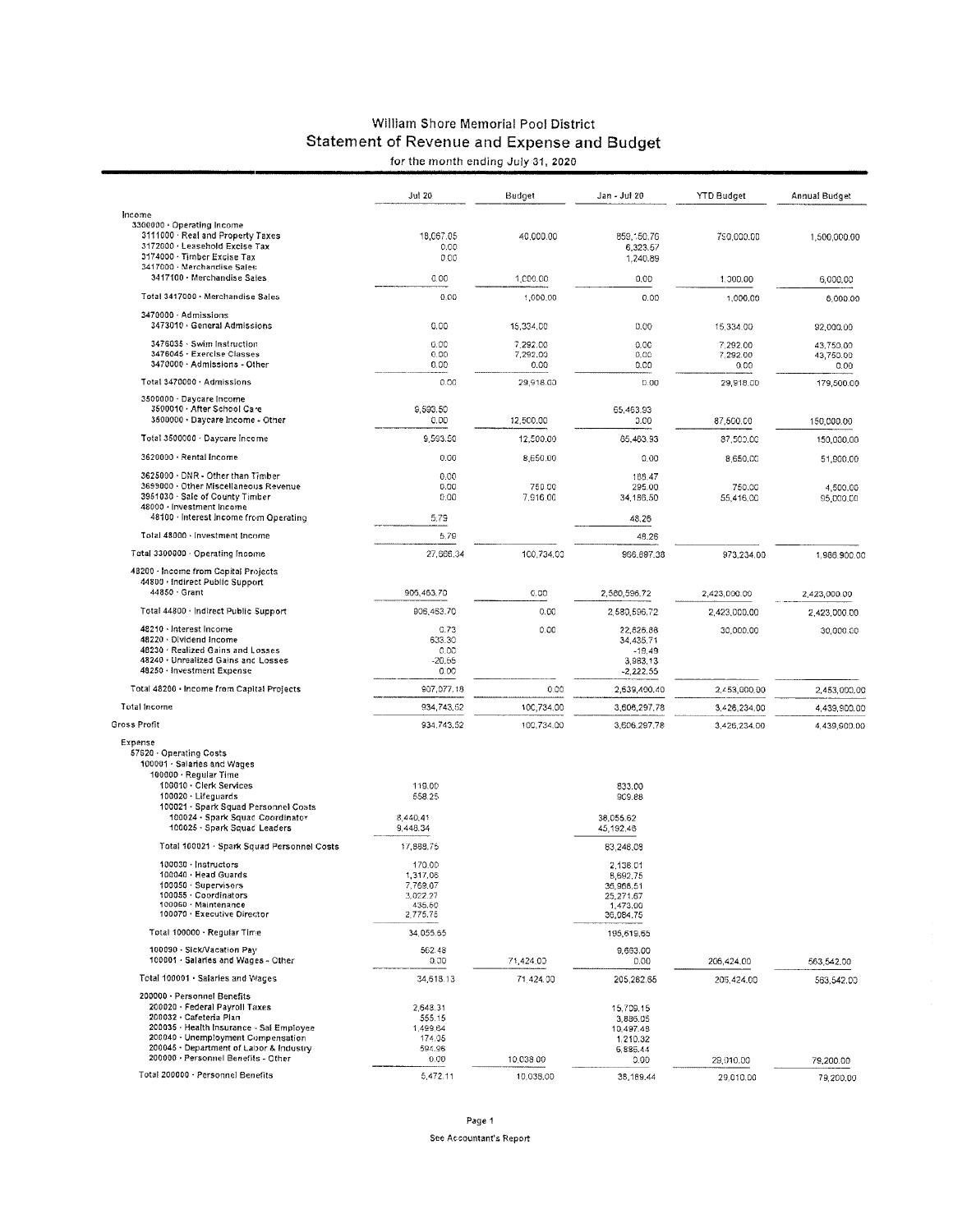#### William Shore Memorial Pool District **Statement of Revenue and Expense and Budget** for the month ending July 31, 2020

|                                                                                                                                                                                                                                                   | <b>Jul 20</b>                                | Budget     | Jan - Jul 20                                            | <b>YTD Budget</b> | Annual Budget |
|---------------------------------------------------------------------------------------------------------------------------------------------------------------------------------------------------------------------------------------------------|----------------------------------------------|------------|---------------------------------------------------------|-------------------|---------------|
| $300000 \cdot$ Supplies<br>310000 Office Supplies                                                                                                                                                                                                 |                                              |            |                                                         |                   |               |
| 310010 · Office Supplies                                                                                                                                                                                                                          | 935.71                                       |            | 2,803.97                                                |                   |               |
| Total 310000 - Office Supplies                                                                                                                                                                                                                    | 935.71                                       |            | 2,803.97                                                |                   |               |
| 310050 · Program Supplies and Equipment<br>310330 · After School Program<br>310380 · Rent Expense<br>310340 · Program/Office Supplies<br>310350 · Food Service Supplies<br>310360 · Field Trips                                                   | 1,650.00<br>54.40<br>694.75<br>0.00          |            | 8,220.00<br>2,978.13<br>6,577.94<br>705.60              |                   |               |
| 310370 Transportation                                                                                                                                                                                                                             | 0.00                                         |            | 750.67                                                  |                   |               |
| Total 310330 - After School Program                                                                                                                                                                                                               | 2,399.15                                     |            | 19,232,34                                               |                   |               |
| 310400 · Summer Camp Program<br>310440 · Program/Office Supplies                                                                                                                                                                                  | 0.00                                         |            | 1,674.64                                                |                   |               |
| Total 310400 · Summer Camp Program                                                                                                                                                                                                                | 0.00                                         |            | 1,674.64                                                |                   |               |
| Total 310050 · Program Supplies and Equipment                                                                                                                                                                                                     | 2,399.15                                     |            | 20,906.98                                               |                   |               |
| 310100 · Maintenance Supplies and Repair<br>310026 - Uniforms and Clothing<br>310035 Cleaning & Janitorial Supplies<br>310056 · Lifeguard supplies & equipment<br>310135 · Maintenance Supplies<br>Total 310100 · Maintenance Supplies and Repair | 0.00<br>132.39<br>285,90<br>578,47<br>995.76 |            | 6,836.61<br>132.39<br>2,516.98<br>1,445.69<br>10,931.67 |                   |               |
| 340035 Htems for Resale                                                                                                                                                                                                                           | 1,388.80                                     |            | 3,594.23                                                |                   |               |
| 350010 · Small Tools and Minor Equipment                                                                                                                                                                                                          | 36.18                                        |            | 778.75                                                  |                   |               |
| 300000 · Supplies - Other                                                                                                                                                                                                                         | 0.00                                         | 12,909.00  | 0.00                                                    | 29,109,00         | 93,650.00     |
| Total 300000 · Supplies                                                                                                                                                                                                                           | 5,756.60                                     | 12,909.00  | 39,015.60                                               | 29,109.00         | 93,650.00     |
| 4000000 · Charges for Services<br>410020 · Professional Services<br>410010 · Bank charges<br>410013 · Network/Computer Service<br>410041 - Accounting Services<br>410071 · Legal Services                                                         | 23.29<br>108.15<br>1,450.00<br>0.00          |            | 120.99<br>3,300.72<br>8,700.00<br>467.00                |                   |               |
| Total 410020 · Professional Services                                                                                                                                                                                                              | 1,581.44                                     |            | 12,588.71                                               |                   |               |
| 420000 · Communications<br>420010 Telephone<br>420023 · Website and Internet                                                                                                                                                                      | 332.28<br>214.10                             |            | 4,019.44<br>1,542,47                                    |                   |               |
| Total 420000 - Communications                                                                                                                                                                                                                     | 546.38                                       |            | 5,561.91                                                |                   |               |
| 430000 · Travel<br>430010 · Conference, Convention, Meeting<br>430015 · Travel Allowance<br>430020 · Training                                                                                                                                     | 0.00<br>47,72<br>216.58                      |            | 477.58<br>1,825.68<br>2,538.64                          |                   |               |
| Total 430000 · Travel                                                                                                                                                                                                                             | 264.30                                       |            | 4,841.90                                                |                   |               |
| 450000 . Operating Rentals and Leases<br>450030 · Office Equipment Leases/Rents                                                                                                                                                                   | 168.23                                       |            | 1,177.13                                                |                   |               |
| Total 450000 · Operating Rentals and Leases                                                                                                                                                                                                       | 168.23                                       |            | 1,177.13                                                |                   |               |
| 460030 · Insurance-Property & Liability                                                                                                                                                                                                           | 0.00                                         |            | 27,580.00                                               |                   |               |
| 470090 Utilities<br>480000 · Repair and Maint-Contracted<br>480010 · Building-Repair and Maintenance<br>480040 · Equipment-Repair & Maintenance                                                                                                   | 34,12<br>0.00<br>0.00                        |            | 2,407.81<br>247,63                                      |                   |               |
| Total 480000 · Repair and Maint-Contracted                                                                                                                                                                                                        | 0.00                                         |            | 4,323.74                                                |                   |               |
| 49000 · Miscellaneous Expense<br>490031 · Print and Copying Service<br>490040 · Memberships and Dues<br>490041 · Subscriptions<br>490090 - Credit Card Charges                                                                                    | 65.64<br>0.C0<br>113.98<br>229.66            |            | 4.571.37<br>591.82<br>287.27<br>357.87<br>1,867.26      |                   |               |
| Total 49000 . Miscellaneous Expense                                                                                                                                                                                                               | 409.28                                       |            | 3,204.22                                                |                   |               |
| 500000 · Intergovernmental Services<br>530070 · Clallam County Treas - Prop Tax<br>500000 - Intergovernmental Services - Other                                                                                                                    | 0.00<br>0.00                                 | 1,167.00   | 3,216.90<br>0.00                                        | 1,667.00          | 8,000.00      |
| Total 500000 · Intergovernmental Services                                                                                                                                                                                                         | 0.00                                         | 1,167.00   | 3,216.90                                                | 1,667.00          | 8,000.00      |
| 4000000 · Charges for Services - Other                                                                                                                                                                                                            | 0.00                                         | 27,975.00  | 0.00                                                    | 48,975.00         | 188,850.00    |
| Total 4000000 · Charges for Services                                                                                                                                                                                                              | 3,003.75                                     | 29,142.00  | 65,149.95                                               | 50,642.00         | 196,850.00    |
| Total 57620 . Operating Costs                                                                                                                                                                                                                     | 48,850.59                                    | 123,513.00 | 347,637.64                                              | 315,185,00        | 933,242.00    |

Page 2 See Accountant's Report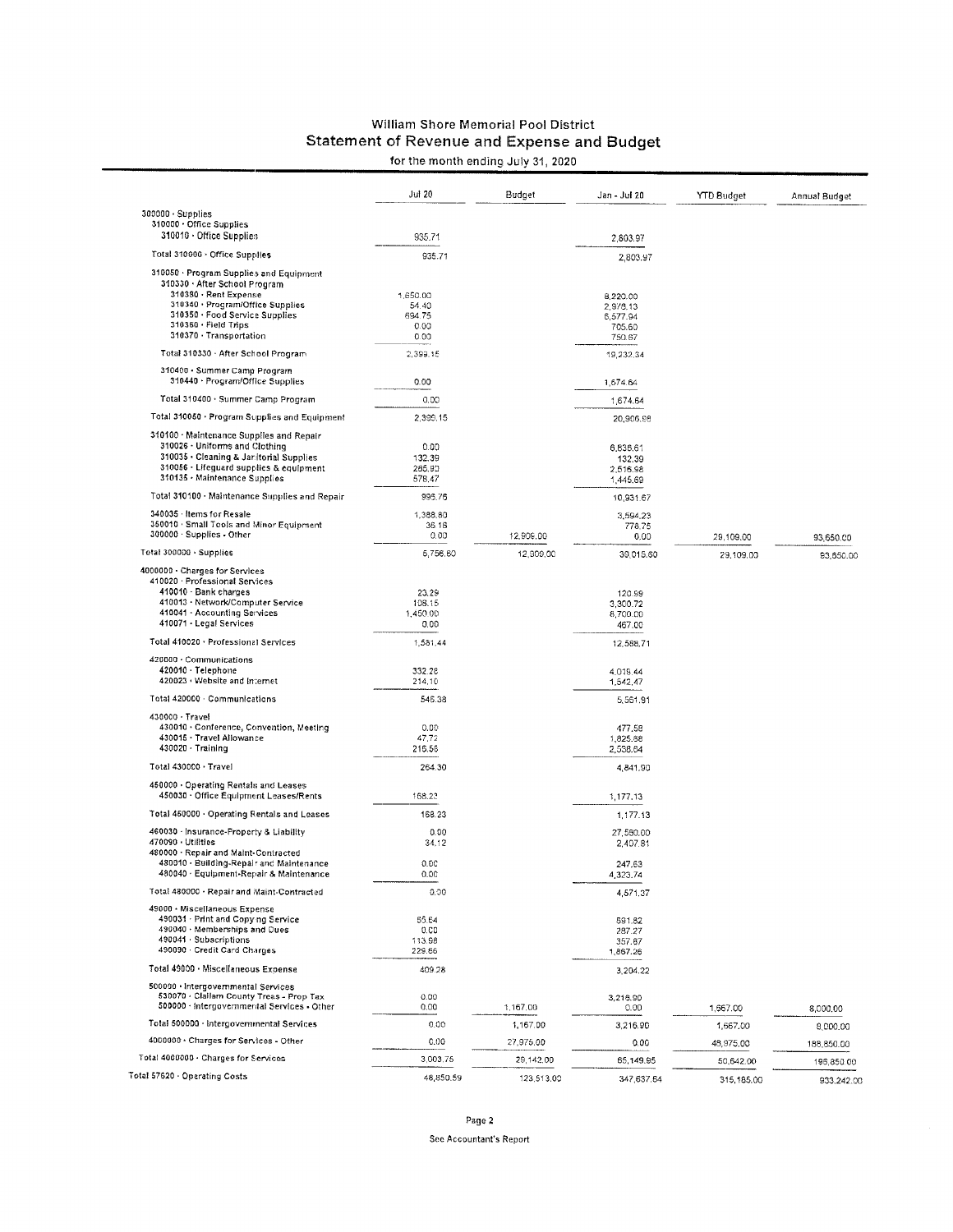# William Shore Memorial Pool District Statement of Revenue and Expense and Budget

|                                                           | Jul 20     | Budget       | Jan - Jul 20 | <b>YTD Budget</b> | Annual Budget |
|-----------------------------------------------------------|------------|--------------|--------------|-------------------|---------------|
| 5850000 · Nonoperational Expenses                         |            |              |              |                   |               |
| 66000 - Amortization Expense<br>830020 · Interest Expense | 0.00       |              | 2.140.50     |                   |               |
|                                                           | 0.00       | 0.00         | 206.623.95   | 205.365.00        | 410.730.00    |
| Total 5850000 Nonoperational Expenses                     | 0.00       | 0.00         | 208,764.45   | 205.365.00        | 410.730.00    |
| Total Expense                                             | 48.850.59  | 123.513.00   | 556,402.09   | 520.550.00        | 1,343,972.00  |
| Net Income                                                | 885.892.93 | $-22.779.00$ | 3.049.895.69 | 2.905.684.00      | 3,095,928.00  |
|                                                           |            |              |              |                   |               |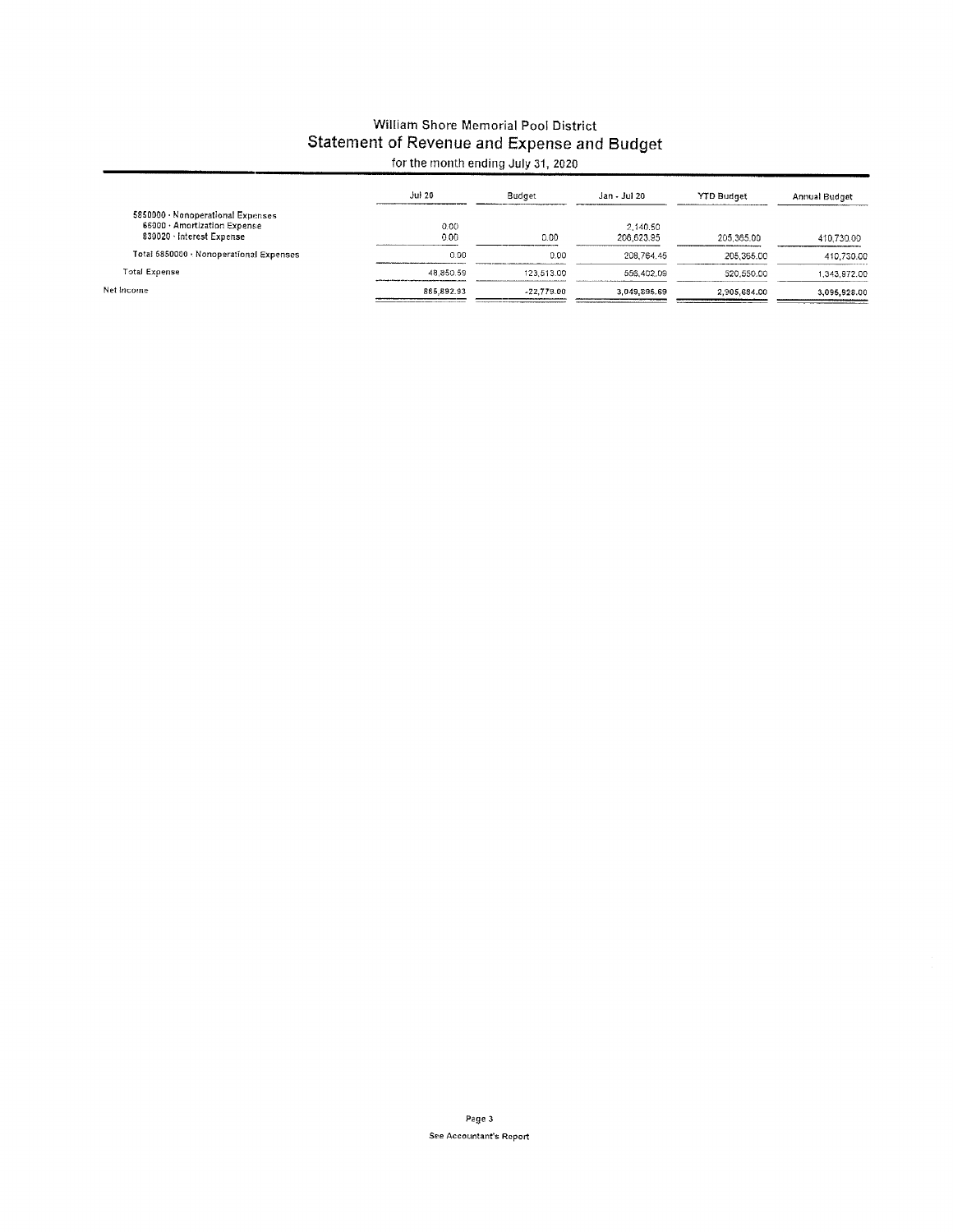William Shore Memorial Pool District Payment Ratification and Approval<br>For the month ending July 31, 2020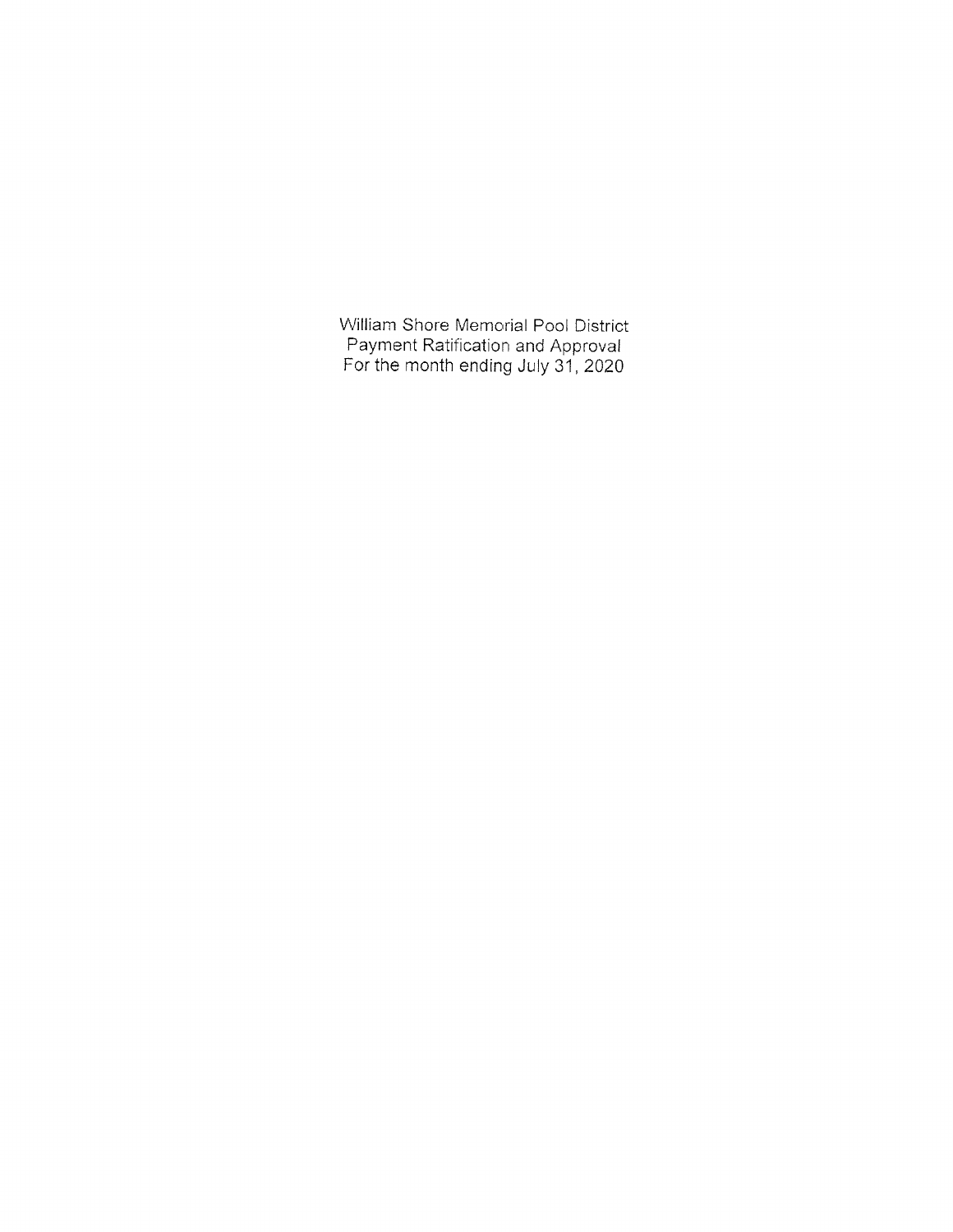## **WILLIAM SHORE POOL DISTRICT** PAYMENT RATIFICATION AND APPROVAL

I, the undersigned, do hereby certify under penalty of perjury that the materials have been furnished, the services rendered or the labor performed. I am authorized to approve/ratify/certify payments of the William Shore Pool District on the attached listed claims and the annual budget shall be adjusted if needed reflect these payments.

| DATES:                           |               | July 1, 2020      | to                          |                 | July 31, 2020    |
|----------------------------------|---------------|-------------------|-----------------------------|-----------------|------------------|
| <b>GENERAL FUND</b>              |               |                   |                             |                 |                  |
| <b>General Payments</b>          | Begin Check # |                   | End Check #                 |                 |                  |
| Accts Payable Checks (computer): |               | 9358              |                             | 9371            | \$5,739.53 A     |
| Payroll Checks 5-05              |               | 9346              |                             | 9357            | \$6,968.57 A     |
| Payroll Checks 5-20              |               | 9372              |                             | 9382            | \$7,244.40 A     |
| <b>Direct Deposit Payroll</b>    |               | DD                |                             | DD.             | \$13,160.08 GH   |
| Manual Check                     |               |                   |                             |                 | \$0.00           |
| Wire Transfer/ACH's              |               |                   |                             |                 | \$45,205.21      |
| Payroll Tax ACH Transfers        |               |                   |                             |                 | \$10,759.56      |
| <b>CAPITAL FUND</b>              |               |                   |                             |                 |                  |
| Capital/Debt Service Payments    | Begin Check # |                   | End Check #                 |                 |                  |
| Payable Checks (computer):       |               | 1092              |                             | 1105            | \$1,555,166.53 F |
| Manual Checks:                   |               |                   |                             |                 |                  |
| Wire Transfer/ACH's              |               |                   |                             |                 | \$12.34          |
| <b>Total Disbursements</b>       |               |                   |                             |                 | \$1,644,256.22   |
|                                  |               | Date of Approval: |                             | August 25, 2020 |                  |
| <b>District Treasurer</b>        |               |                   |                             |                 |                  |
|                                  |               |                   | <b>Executive Director</b>   |                 |                  |
| Commissioner Peach*              |               |                   | <b>Commissioner Minaldi</b> |                 |                  |
| Commissioner Johnson*            |               |                   | Commissioner Suggs**        |                 |                  |

Commissioner McCaughan\*\*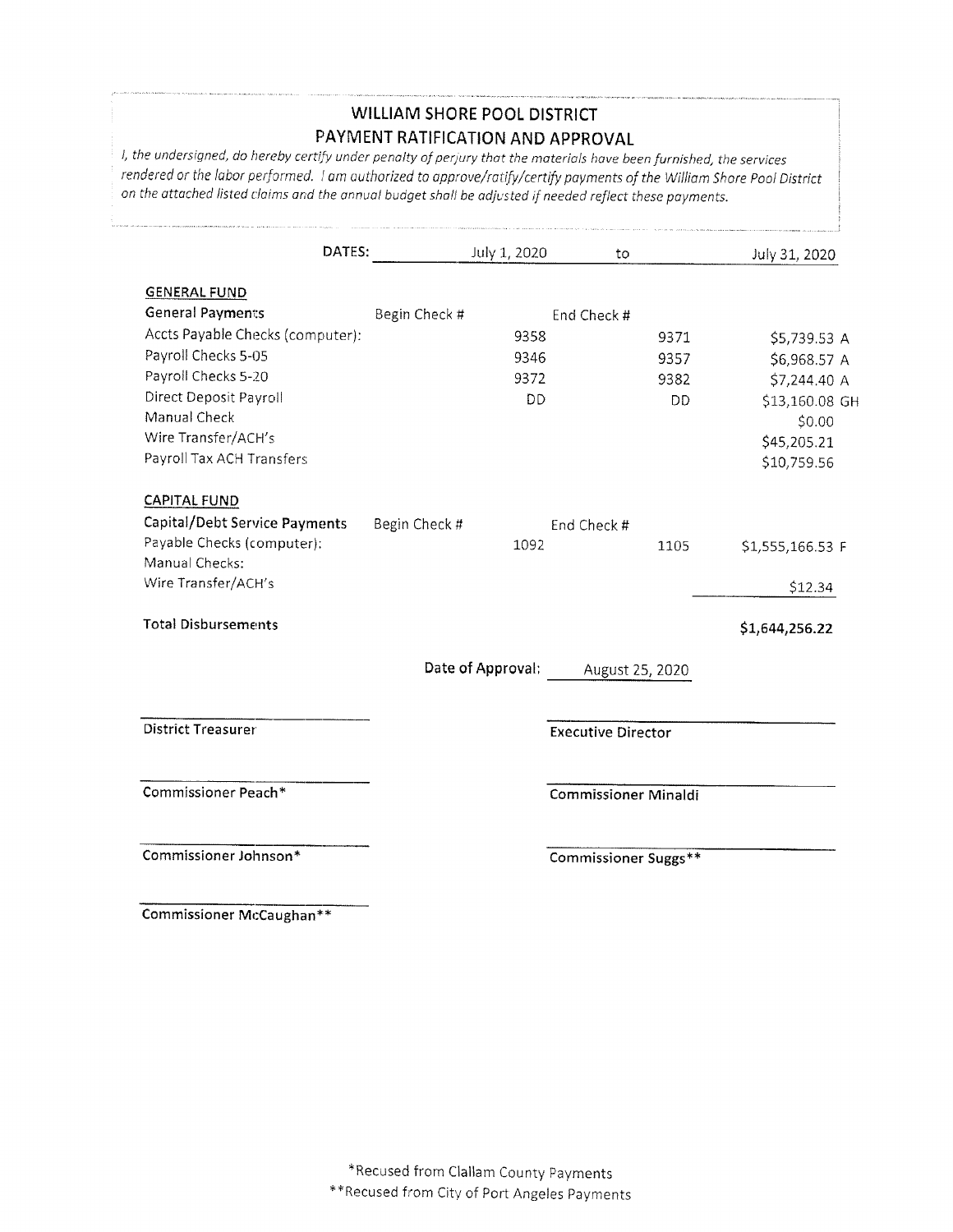#### William Shore Memorial Pool District **Transaction Detail by Account**

**July 2020** 

| Type                                                 | Date                     | Num           | Adj | Name                                    | Memo                         | Class | Cir     | Split                          | Debit                     | Credit                 | Balance                      |
|------------------------------------------------------|--------------------------|---------------|-----|-----------------------------------------|------------------------------|-------|---------|--------------------------------|---------------------------|------------------------|------------------------------|
| 10150 . Kitsap Bank                                  |                          |               |     |                                         |                              |       |         |                                |                           |                        |                              |
| 10400 · Cash in Operating Account<br>Liability Check | 07/01/2020               |               |     |                                         |                              |       |         |                                |                           |                        |                              |
| Check                                                | 07/01/2020               |               |     | QuickBooks Payroll                      | Created by P                 |       | Х       | -SPLIT.                        |                           | 7,220,38               | -7,220.38                    |
| Check                                                | 07/01/2020               | 9357<br>eft   |     | Laura Richardson                        |                              |       | Х       | 3500010 Aft                    |                           | 150.00                 | -7,370.38                    |
| Paycheck                                             | 07/02/2020               | DD29          |     | Bill Pay<br>Anderson, Susan I           | Direct Deposit               |       | Х<br>Х  | 410010 · Ban                   |                           | 5.95                   | $-7.376.33$                  |
| Paycheck                                             | 07/02/2020               | 9346          |     | Baker, Andrew A                         |                              |       |         | -SPLIT-<br>-SPLIT -            | 0.00                      | 348,17                 | $-7,376.33$<br>7,724.50      |
| Paycheck                                             | 07/02/2020               | DD29          |     | Bower, Victoria                         | Direct Deposit               |       | Х       | -SPLIT-                        | 0.00                      |                        | $-7,724.50$                  |
| Paycheck                                             | 07/02/2020               | DD29          |     | Catterson, Bridget N.                   | Direct Deposit               |       | Х       | -SPLIT-                        | 0.00                      |                        | $-7,724.50$                  |
| Paycheck<br>Paycheck                                 | 07/02/2020               | 9348          |     | Clark, Benjamin R                       |                              |       | χ       | -SPLIT-                        |                           | 177.34                 | $-7,901.84$                  |
| Paycheck                                             | 07/02/2020<br>07/02/2020 | DD29<br>9349  |     | Hunter, Sierra N.                       | Direct Deposit               |       | χ       | -SPLIT-                        | 0.00                      |                        | $-7,901.84$                  |
| Paycheck                                             | 07/02/2020               | 9350          |     | Jacobson, Brianna R<br>Joseph, Lindsey  |                              |       | Χ       | -SPLIT-                        |                           | 1,029.69               | -8,931.53                    |
| Paycheck                                             | 07/02/2020               | 9351          |     | Kenton, Leia K.                         |                              |       | X<br>χ  | -SPLIT-<br>-SPLIT-             |                           | 442.68                 | $-9.374.21$                  |
| Paycheck                                             | 07/02/2020               | 9352          |     | Lacy, Drake A                           |                              |       | Χ       | -SPLIT-                        |                           | 352.49<br>216.96       | $-9,726.70$<br>$-9,943.66$   |
| Paycheck                                             | 07/02/2020               | 9353          |     | Nevaril, Olivia                         |                              |       | Χ       | -SPLIT-                        |                           | 482.80                 | $-10,426,46$                 |
| Paycheck                                             | 07/02/2020               | DD29          |     | Ross, Dalton D.                         | Direct Deposit               |       | Χ       | -SPLIT-                        | 0.00                      |                        | $-10,426.46$                 |
| Paycheck<br>Paycheck                                 | 07/02/2020<br>07/02/2020 | 9354<br>9355  |     | Saiz, Madison A                         |                              |       | χ       | -SPLIT-                        |                           | 300.69                 | $-10,727.15$                 |
| Paycheck                                             | 07/02/2020               | DD29          |     | Smith, Virginia<br>Tiemersma, Briann    | Direct Deposit               |       | Χ<br>Χ  | -SPLIT-                        |                           | 1,580.66               | $-12,307.81$                 |
| Paycheck                                             | 07/02/2020               | DD29          |     | Tiemersma, Matthew                      | Direct Deposit               |       | Χ       | -SPLIT-<br>-SPLIT-             | 0.00<br>0.00              |                        | $-12,307.81$                 |
| Paycheck                                             | 07/02/2020               | DD29          |     | Tiemersma, Sarah                        | Direct Deposit               |       | Х       | -SPLIT-                        | 0.00                      |                        | $-12,307,81$<br>$-12,307.81$ |
| Paycheck                                             | 07/02/2020               | 9356          |     | Wray, Olivia DJ                         |                              |       | X       | -SPLIT-                        |                           | 341.26                 | $-12,649.07$                 |
| Paycheck                                             | 07/02/2020               | 9347          |     | Burke, Steven D.                        |                              |       | x       | -SPLIT-                        |                           | 1,545,83               | $-14,194.90$                 |
| Paycheck                                             | 07/02/2020               | DD29          |     | Compton, Jessica R                      | Direct Deposit               |       | X       | -SPLIT-                        | 0.00                      |                        | -14,194.90                   |
| Paycheck<br>Check                                    | 07/02/2020               | DD29          |     | Tagg, Karen K.                          | Direct Deposit               |       | х       | -SPLIT-                        | 0.00                      |                        | $-14,194,90$                 |
| Check                                                | 07/02/2020<br>07/02/2020 | 9358          |     | Clallam County His<br>Deferred Comper.s |                              |       |         | 310010 Offic                   |                           | 20.00                  | $-14,214.90$                 |
| Check                                                | 07/06/2020               | 9359          |     | McClain, Crouse &                       | 07/05/2020 pr                |       | х<br>x  | 23000 Defer<br>410041 · Acco   |                           | 1.110.50               | $-15,325.40$                 |
| Liability Check                                      | 07/08/2020               | eftos         |     | Kitsap Bank                             | 27-0992813                   |       | Х       | -SPLIT-                        |                           | 1,450.00<br>3,653.82   | $-16, 775.40$                |
| Check                                                | C7/08/2020               | 9361          |     | Lighthouse Christia                     | June, 2020                   |       | Χ       | 310380 · Rent                  |                           | 1,650.00               | $-20,429.22$<br>$-22,079.22$ |
| Check                                                | 07/09/2020               | сft           |     | Citi Cards                              |                              |       | X       | 21005 · Citi C                 |                           | 20,166.94              | $-42,246,16$                 |
| Check                                                | 07/10/2020               | 9362          |     | Gayle Biggs                             |                              |       | χ       | 3500010 Aft                    |                           | 202.50                 | -42,448.66                   |
| Check<br>Transfer                                    | 07/11/2020               | eft           |     | Total Benefits Solut                    |                              |       | х       | 200035 · Heal                  |                           | 1,499.64               | $-43,948,30$                 |
| Bill Pmt -Check                                      | 07/12/2020<br>07/14/2020 | 9363          |     | Albright Managed                        | Funds Transfer               |       | x       | 10000 · Count                  | 31,411.77                 |                        | $-12,536.53$                 |
| Bill Pmt -Check                                      | 07/14/2020               | 9364          |     | Bagley Creek Outfit                     |                              |       | Χ<br>X. | 20000 Accou<br>20000 - Accou   |                           | 108.15                 | $-12,644.68$                 |
| <b>Bill Pmt -Check</b>                               | 07/14/2020               | 9365          |     | Canon Financial S                       |                              |       | x       | 20000 - Accou                  |                           | 1,388,80               | $-14,033,48$                 |
| Bill Pmt -Check                                      | 07/14/2020               | 9366          |     | City of PA                              |                              |       | Х       | 20000 · Accou                  |                           | 168,23<br>433.97       | -14,201.71<br>-14,635.68     |
| <b>Bill Pmt -Check</b>                               | 07/14/2020               | 9367          |     | Hartnagel Building                      |                              |       | X       | 20000 Accou                    |                           | 10.48                  | -14,646.16                   |
| <b>Bill Pmt - Check</b>                              | 07/14/2020               | 9368          |     | Pacific Office Equip                    |                              |       | Х       | 20000 Accou                    |                           | 106.62                 | $-14,752.78$                 |
| <b>Bill Pmt -Check</b><br>Bill Pmt -Check            | 07/14/2020               | 9369          |     | Strategic Technolo                      |                              |       | х       | 20000 - Accou                  |                           | 100,28                 | $-14,853.06$                 |
| Bill Pmt -Check                                      | 07/14/2020<br>07/14/2020 | 9370<br>9371  |     | Swains General St.,                     |                              |       | x       | 20000 \ Accou                  |                           | 35.87                  | -14,888.93                   |
| Liability Check                                      | 07/17/2020               |               |     | Thurmans<br>QuickBooks Payrol           | Created by P                 |       | X.<br>X | 20000 · Accou<br>-SPLIT-       |                           | 64.63                  | $-14,953.56$                 |
| Paycheck                                             | 07/20/2020               | DO29          |     | Anderson, Susan I                       | Direct Deposit               |       | x       | -SPLIT-                        | 0.00                      | 5,939.70               | -20,893.26<br>-20,893.26     |
| Paycheck                                             | 07/20/2020               | 9372          |     | Baker, Andrew A.                        |                              |       |         | -SPLIT-                        |                           | 152,09                 | $-21,045.35$                 |
| Paycheck                                             | 07/20/2020               | DD29.         |     | Bower, Victoria                         | Direct Deposit               |       | x       | -SPLIT-                        | 0.00                      |                        | $-21,045,35$                 |
| Paycheck                                             | 07/20/2020               | 9374          |     | Clark, Benjamin R                       |                              |       | х       | -SPLIT-                        |                           | 600.58                 | -21,645.93                   |
| Paycheck<br>Paycheck                                 | 07/20/2020<br>07/20/2020 | DD29.<br>9375 |     | Hunter, Sierra N,                       | Direct Deposit               |       | X       | -SPLIT-                        | 0.00                      |                        | -21,645.93                   |
| Paycheck                                             | 07/20/2020               | 9376          |     | Jacobson, Brianna R<br>Joseph, Lindsey  |                              |       | X.<br>X | -SPLIT-<br>-SPLIT-             |                           | 1,205.06               | $-22,850.99$                 |
| Paycheck                                             | 07/20/2020               | 9377          |     | Kenton, Leia K.                         |                              |       | Х       | -SPLIT-                        |                           | 474.58<br>163,40       | $-23,325,57$                 |
| Paycheck                                             | 07/20/2020               | 9376          |     | Lacy, Drake A                           |                              |       | ×       | -SPLIT-                        |                           | 349.48                 | -23,488.97<br>$-23,838.45$   |
| Paycheck                                             | 07/20/2020               | 9379          |     | Nevaril, Olivia                         |                              |       | Χ       | -SPLIT-                        |                           | 259.51                 | -24,097.96                   |
| Paycheck                                             | 07/20/2020               | DD29          |     | Ross, Dalton D.                         | Direct Deposit               |       | X       | -SPLIT-                        | 0.00                      |                        | -24,097.96                   |
| Paycheck<br>Faycheck                                 | 07/20/2020<br>07/20/2020 | 9330<br>9381  |     | Saiz, Madison A                         |                              |       | χ<br>Χ  | -SPLIT-                        |                           | 455.35                 | $-24,553.31$                 |
| Paycheck                                             | 07/20/2020               | DD29          |     | Smith Virginia<br>Tagg, Karen K.        | Direct Deposit               |       | Χ       | -SPLIT-<br>-SPLIT-             | 0.00                      | 1,579.27               | -26,132.58                   |
| Paycheck                                             | 07/20/2020               | DD29          |     | Tiemersma, Briann                       | Direct Deposit               |       | χ       | -SPLIT-                        | 0,00                      |                        | -26,132.58<br>$-26, 132.58$  |
| Paycheck                                             | 07/20/2020               | DD29          |     | Tiomersma, Matthew                      | Direct Deposit               |       | Х       | -SPLIT-                        | 0.00                      |                        | -26,132.58                   |
| Paycheck                                             | 07/20/2020               | DD29          |     | Tiemersma, Sarah                        | Direct Deposit               |       | Χ       | -SPLIT-                        | 0.00                      |                        | -26,132.58                   |
| Paycheck                                             | 07/20/2020               | 9382          |     | Wray, Olivia DJ                         |                              |       | χ       | -SPLIT-                        |                           | 459.27                 | $-26,591.85$                 |
| Paycheck                                             | 07/20/2020<br>07/20/2020 | 9373          |     | Burke, Steven D.                        |                              |       |         | -SPLIT-                        |                           | 1,545.81               | -28,137.66                   |
| Paycheck<br>Liability Check                          | 07/20/2020               | 0029<br>et.   |     | Complon, Jessica R                      | Direct Deposit               |       | Χ       | -SPLIT-                        | 0.00                      |                        | $-28,137.66$                 |
| Check                                                | 07/22/2020               | еħ            |     | Deferred Compens.<br>Employment Securi  | 562-55-8022<br>PFML - 1st qt |       | x       | 23000 Defer                    |                           | 1,110.50               | $-29.248.16$                 |
| Check                                                | 07/22/2020               | eit           |     | Employment Securi                       | PFML-2nd q                   |       | χ<br>x  | 24000 · Payro<br>24000 - Payro |                           | 180.84                 | $-29.429.00$                 |
| Liability Check                                      | 07/23/2020               | eftps         |     | Kitsap Bank                             | 27-0992813                   |       | х       | -SPLIT-                        |                           | 231,13<br>261,60       | $-29,660.13$<br>$-29,921,73$ |
| Liability Check                                      | 07/24/2020               | eftps         |     | Kitsap Bank                             | 27-0992813                   |       | х       | -SPLIT-                        |                           | 3,418.58               | $-33,340.31$                 |
| Check                                                | 07/24/2020               | eft           |     | Citi Cards                              |                              |       | Х       | 21005 · Citi C                 |                           | 21,311.68              | $-54,651.99$                 |
| Liability Check<br>Check                             | 07/31/2020<br>07/31/2020 | eftps<br>eft  |     | Kitsap Bank                             | 27-0992813                   |       | x       | 24000 Payro                    |                           | 225.53                 | $-54, 877.52$                |
| Check                                                | 07/31/2020               | et            |     | Employment Securi<br>Department of Lat  | Employment<br>2nd otr 2020   |       | х       | 24000 · Payro                  |                           | 228.10                 | $-55,105.62$                 |
| Transfer                                             | 07/31/2020               |               |     |                                         | July, 2020                   |       | x       | 24000 Payro<br>12000 · Depo    | 3,776.48                  | 2,559.96               | $-57,665.58$                 |
| Total 10400 · Cash in Operating Account              |                          |               |     |                                         |                              |       |         |                                | 35,188.25                 | 89.077.35              | $-53,889,10$<br>$-53,889.10$ |
| Total 10150 · Kitsap Bank                            |                          |               |     |                                         |                              |       |         |                                |                           |                        |                              |
| TOTAL                                                |                          |               |     |                                         |                              |       |         |                                | 35, 138, 25<br>35, 138.25 | 89,077.35<br>89,077.35 | $-53,889,10$                 |
|                                                      |                          |               |     |                                         |                              |       |         |                                |                           |                        | $-53,889.10$                 |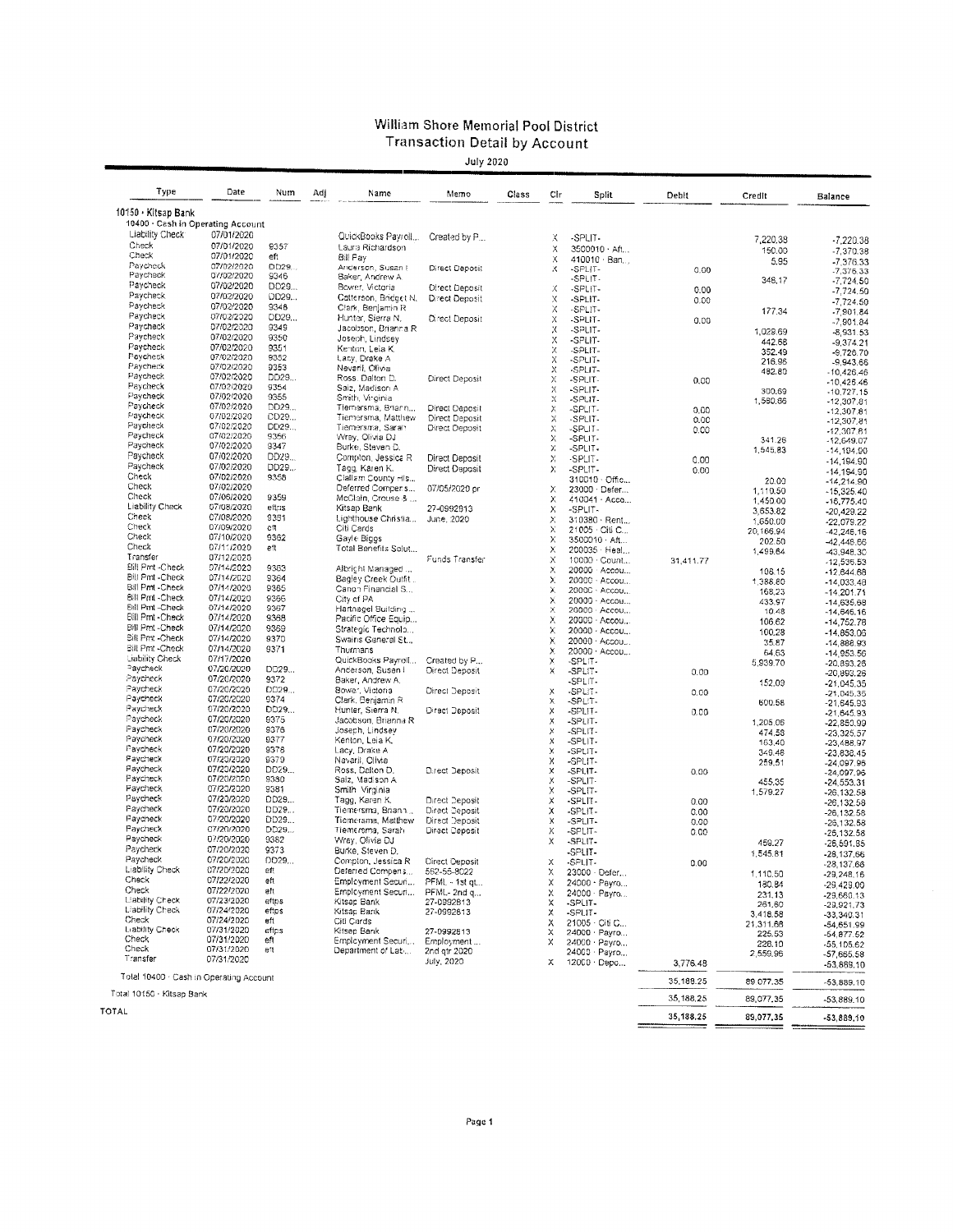#### William Shore Memorial Pool District **Transaction Detail by Account**

**July 2020** 

| Type                               | Date       | Num  | Adj | Name                   | Memo           | Class | Cir        | Split               | Debit         | Credit       | Balance                  |
|------------------------------------|------------|------|-----|------------------------|----------------|-------|------------|---------------------|---------------|--------------|--------------------------|
| 10550 Construction Funds           |            |      |     |                        |                |       |            |                     |               |              |                          |
| 10020 · D A Davidson & Co.         |            |      |     |                        |                |       |            |                     |               |              |                          |
| 10070 · DADCO - Money Market       |            |      |     |                        |                |       |            |                     |               |              |                          |
| Check                              | 07/01/2020 | 1092 |     | <b>CRTC</b>            | Invoice # 061  |       | х          | 16350 Const         |               | 19,050.25    |                          |
| Check                              | 07/01/2020 | 1093 |     | Monte English Self     |                |       | Х          | 16350 Const         |               | 1,200.00     | $-19,050.25$             |
| Check                              | 07/01/2020 | 1094 |     | Dan Blood's Creati     | Salance less   |       | X          | -SPLIT-             |               | 21.150.74    | $-20.250.25$             |
| Check                              | 07/01/2020 | 1095 |     | Neucorfer Enginee      |                |       | χ          | 16370 · Surve       |               | 3,600.00     | -41,400,99<br>-45,000.99 |
| Check                              | 07/07/2020 | 1096 |     | Waterplay Solutions    |                |       | X          | 16350 · Const       |               | 5,565.00     | $-50.565.99$             |
| Deposit                            | 07/10/2020 |      |     |                        | Deposit        |       | X          | 44850 · Grant       | 679,000.00    |              |                          |
| Check                              | 07/14/2020 | 1097 |     | Recreation Supply      | Acct # W71810  |       | Х          | 16350 · Const       |               | 2,523.46     | 628.434.01<br>625,910.55 |
| Check                              | 07/21/2020 | 1098 |     | Recrecnics             | Invoice #835.  |       | X          | 16350 Const.        |               | 3.501.00     | 622,409.55               |
| <b>Bill Pmt - Check</b>            | 07/24/2020 | 1099 |     | <b>ANGELES MACHINE</b> |                |       |            | 20000 · Accou       |               | 1,111.30     | 621.298.25               |
| Bill Pmt -Check                    | 07/24/2020 | 1100 |     | ARC Architects Inc.    |                |       | Χ          | 20000 - Accou       |               | 17,262.50    | 604,035,75               |
| Bill Pmt -Check                    | 07/24/2020 | 1101 |     | Dan Blood's Creati     |                |       | X          | 20000 - Accou       |               | 51,256.53    | 552.779.22               |
| Bill Pmt -Check                    | 07/24/2020 | 1102 |     | Dog House Powder       |                |       | X          | 20000 - Ассоц       |               | 43.52        | 552,735.70               |
| <b>Bill Pmi -Check</b>             | 07/24/2020 | 1103 |     | Neeley Constructio     |                |       |            | 20000 - Accou       |               | 1,426,827,23 | $-874,091.53$            |
| <b>Bill Pmt-Check</b>              | 07/24/2020 | 1104 |     | Olympic Concrete       |                |       |            | 20000 - Accou       |               | 350.00       | -874.441.53              |
| Bill Pmt -Check                    | 07/24/2020 | 1105 |     | ZTC LLC                |                |       |            | 20000 - Accou       |               | 1,725.00     | $-876, 166, 53$          |
| Deposit                            | 07/24/2020 |      |     |                        | Deposit        |       | х          | 44850 Grant         | 227,463.70    |              | -648,702.83              |
| Transfer                           | 07/27/2020 |      |     |                        | Funds Transfer |       | χ          | 10050 - DAD         | 418.66        |              | -648,284.17              |
| Deposit                            | 07/31/2020 |      |     |                        | Deposit        |       | Χ          | 48220 · Divid       | 633.30        |              | -647,650,87              |
| Deposit                            | 07/31/2020 |      |     |                        | Deposit        |       | χ          | 48210 · Intere      | 0.73          |              | $-647,650,14$            |
| Check                              | 07/31/2020 |      |     |                        |                |       | X          | 48240 · Unrea       |               | 20.55        | -647,670.69              |
| Check                              | 07/31/2020 |      |     |                        | Service Char., |       | x          | $410010 \cdot 3$ an |               | 12.34        | -647,683.03              |
| Total *0070 · DADCO - Money Market |            |      |     |                        |                |       | 907.516.39 | 1,555,199.42        | $-647.683.03$ |              |                          |
| Total 10020 · D A Davidson & Co.   |            |      |     |                        |                |       | 907.516.39 | 1,555,199.42        | -647,683.03   |              |                          |
| Total 10550 - Construction Funds   |            |      |     |                        |                |       | 907.516.39 | 1,555,199,42        | $-647,683,03$ |              |                          |
| <b>TOTAL</b>                       |            |      |     |                        |                |       |            |                     | 907,516.39    | 1,555,199.42 | -647,683.03              |

 $\mathcal{A}^{\mathcal{A}}$